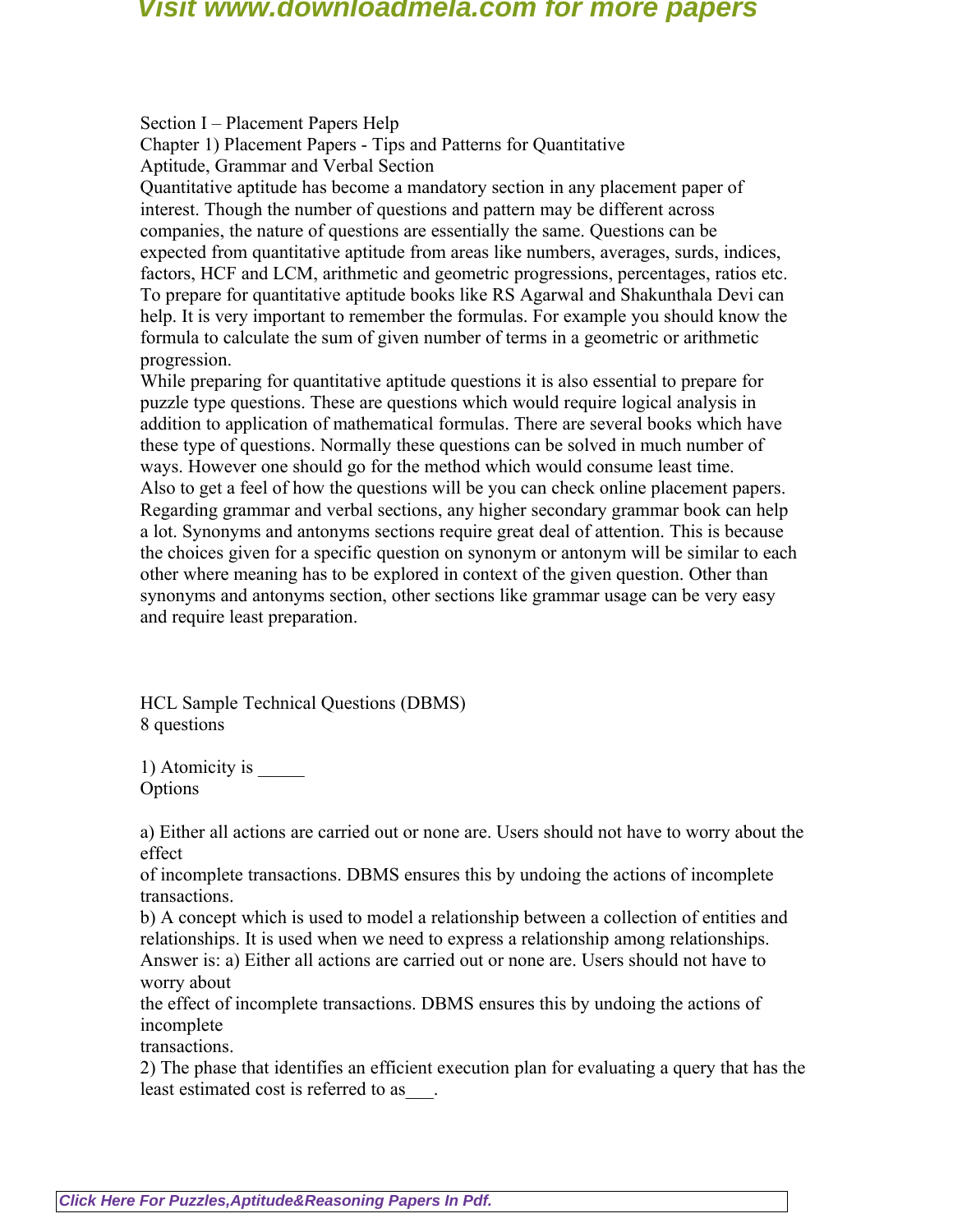**Options** a) Query optimization b) Query String Answer is: a) Query optimization 3) Expansion of DDL is  $\qquad \qquad$ **Options** a) Data Description Language b) Data Definition Language c) Data Degree Language Answer is: Data Definition Language 4) A collection of conceptual tools for describing data, data relationships data semantics and Constraints is called as\_\_\_\_\_. **Options** a) Data base b) Table c) Data model Answer is: Data model 5) \_\_\_\_\_\_ is copying the three sets of files (database files, redo logs, and control file) when the instance is shut down. This is a straight file copy, usually from the disk directly to tape. You must shut down the instance to guarantee a consistent copy. a) cold backup b) hot backup c) Armstrong Rules Answer is cold backup 6) \_\_\_\_\_\_\_ is a program module, which ensures that database remains in a consistent state despite system failures and concurrent transaction execution proceeds without conflicting. **Options** a) Transaction manager b) File manager c) None of these Answer is : Transaction manager 7) is a program module that provides the interface between the low-level data stored in database, application programs and queries submitted to the system. **Options** a) Buffer manager b) Storage manager C) None of these Answer is: Storage manager 8) A with respect to DBMS relates to user commands that are used to interact with a data base. **Options** a) Connection string

b) Query String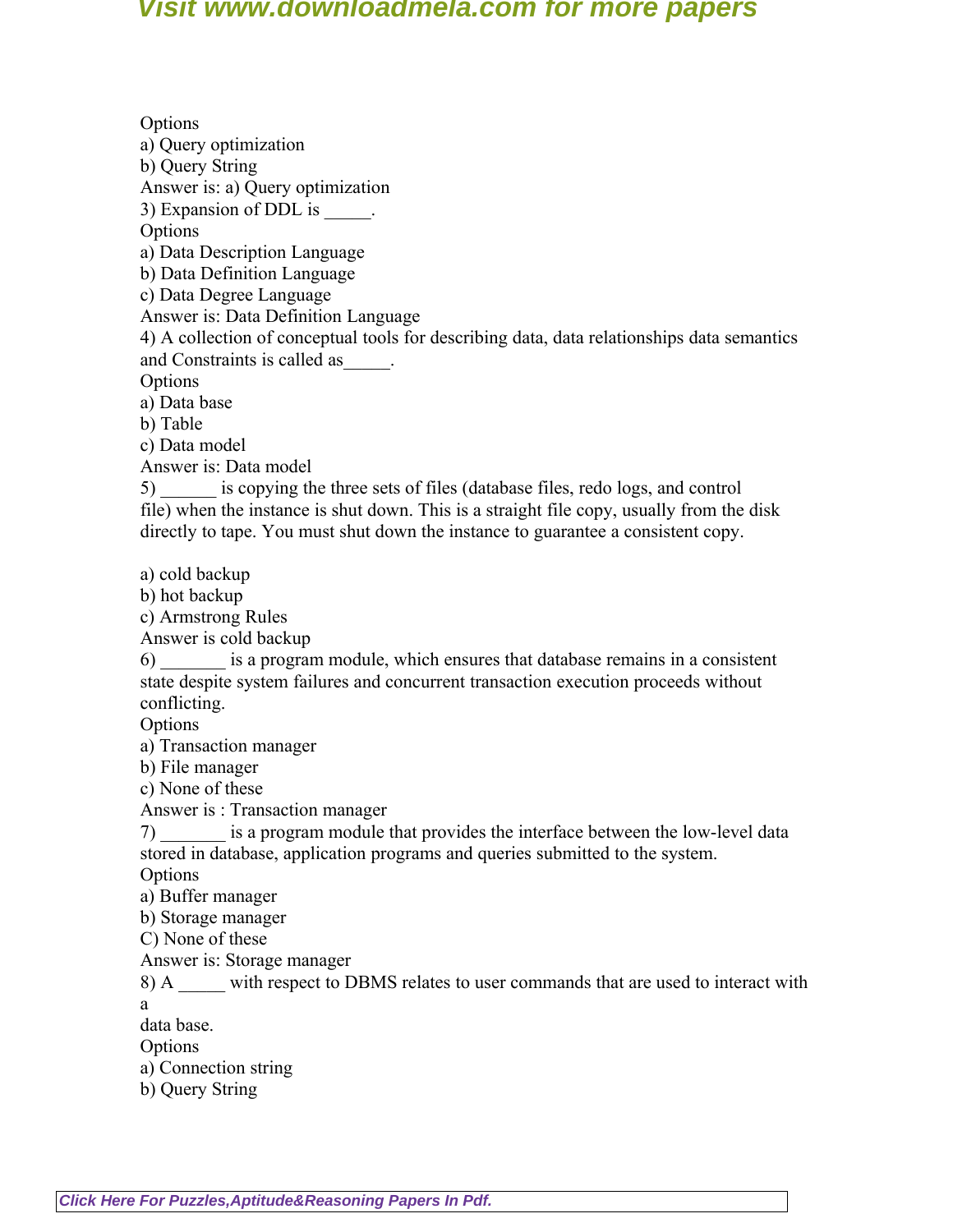c) Query Answer is: Query

Wipro Sample Technical Aptitude 4 questions

1) A 2 mb PCM (Pulse Code Modulation) has

**Options** 

- a) 32 voice channels
- b) 30 voice channels & 1 signaling channel
- c) 31 voice channels & 1 signaling channel

d) 32 channels out of which 30 voice channels, 1 signaling channel and 1 synchronization channel.

Answer is: 31 voice channels & 1 signaling channel

2) Word alignment is

**Options** 

a) aligning the address to the next word boundary of the machine

b) aligning to even boundary

c) aligning to word boundary

d) none of the above

The correct answer is : aligning the address to the next word boundary of the machine

3) To send a packet data using datagram, when a connection will be established

**Options** 

a) before data transmission

b) connection is not established before data transmission

c) no connection required

d) none of the above

The correct answer is: no connection required

4) The status of the kernel is?

**Options** 

a) task

b) process

c) not defined

d) none of the above

The correct answer is : Process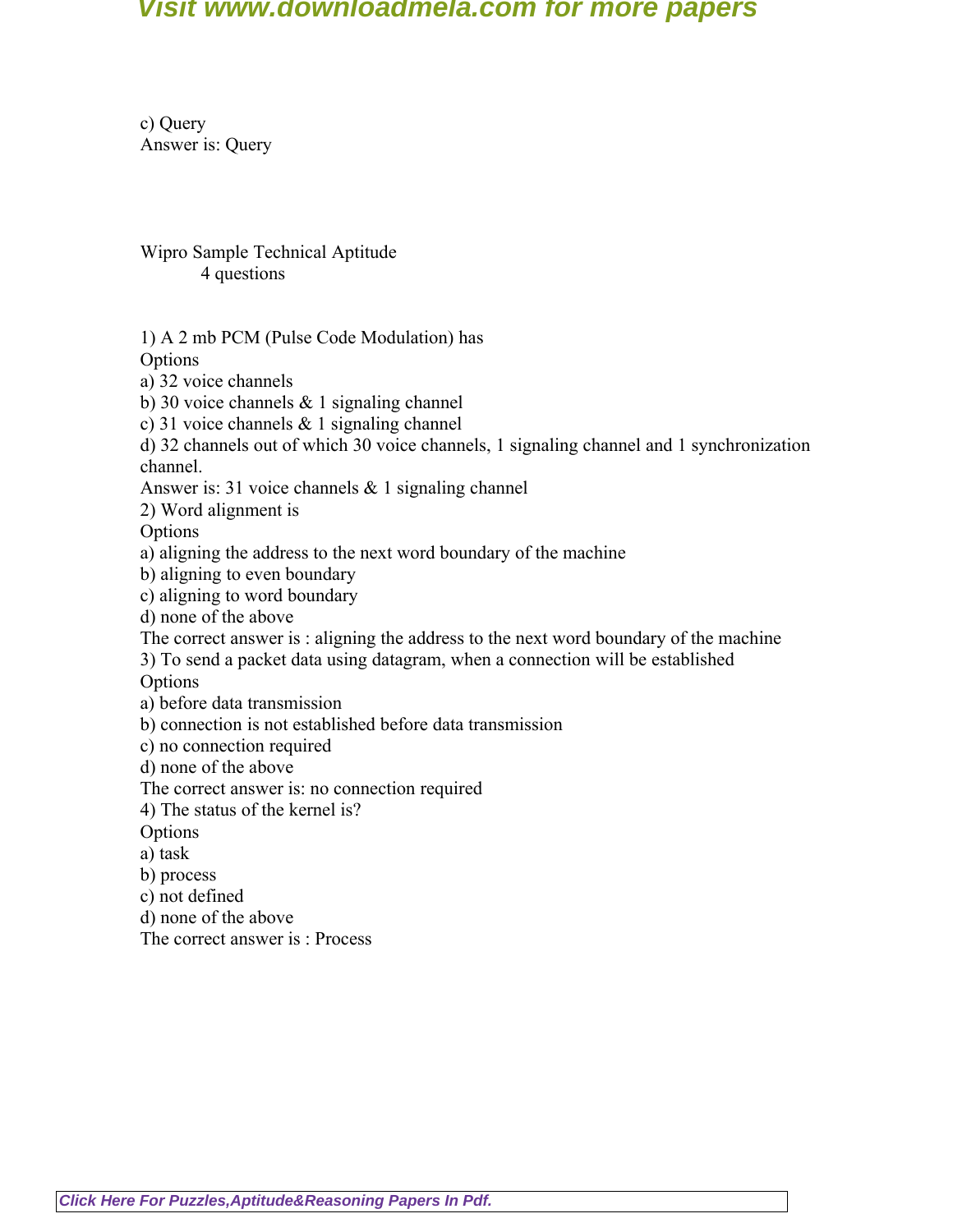Infosys Sample Puzzles 7 questions

1) Eight friends Harsha, Fakis, Balaji, Eswar, Dhinesh, Chandra, Geetha, and Ahmed are sitting in a circle facing the center.

Balaji is sitting between Geetha and Dhinesh. Harsha is third to the left of Balaji and second to the right of Ahmed. Chandra is sitting between Ahmed and Geetha and Balaji and Eshwar are not sitting opposite to each other. Who is third to the left of Dhinesh? Answer: Fakis

Explanation: Arranging the friends as per the question statement we can arrive at the following

diagram

Ahmed

Fakis Chandra

Harsha Geetha

Eswar Balaji

Dhinesh

Hence correct answer is Fakis.

2) A fast typist can type some matter in 2 hours and a slow typist can type the same in 3 hours. If both type jointly, in how much time will they finish?

Answer: 1 hr 12 min

Explanation : The fast typist's work done in  $1 \text{ hr} = 1/2$ 

The slow typist's work done in 1 hr =  $1/3$ 

If they work jointly, work done in  $1 \text{ hr} = 1/2+1/3 = 5/6$ 

So, the work will be completed in  $6/5$  hours. i.e.,  $1+1/5$  hours = 1hr 12 min 3) Today is 4.11.09. Keeping that figure 41109 in mind, i have arrived at the following sequence:  $2, 1, 9, 5$ , Which of the following four numbers can fill the dash? **Options** a) 7 b) 65 c) 4563 d) 262145 Answer is: 262145

### $1^{\wedge}4 + 1 = 2$

 $1^{\wedge}1 + 0 = 1$  $0^{\wedge}1 + 9 = 9$  $9^0 + 4 = 5$ So next is  $4^{\text{4}}$  + 1 = 262145 4) Let S be a Set of some positive integral numbers; with an average of 47; and containing the number 83. The numbers may or may not be distinct .However ; when the number 83 is

removed ; the Avg drops to 46 .What is the largest number that can be possibly contained in that Set ?

Solution: Inheritance: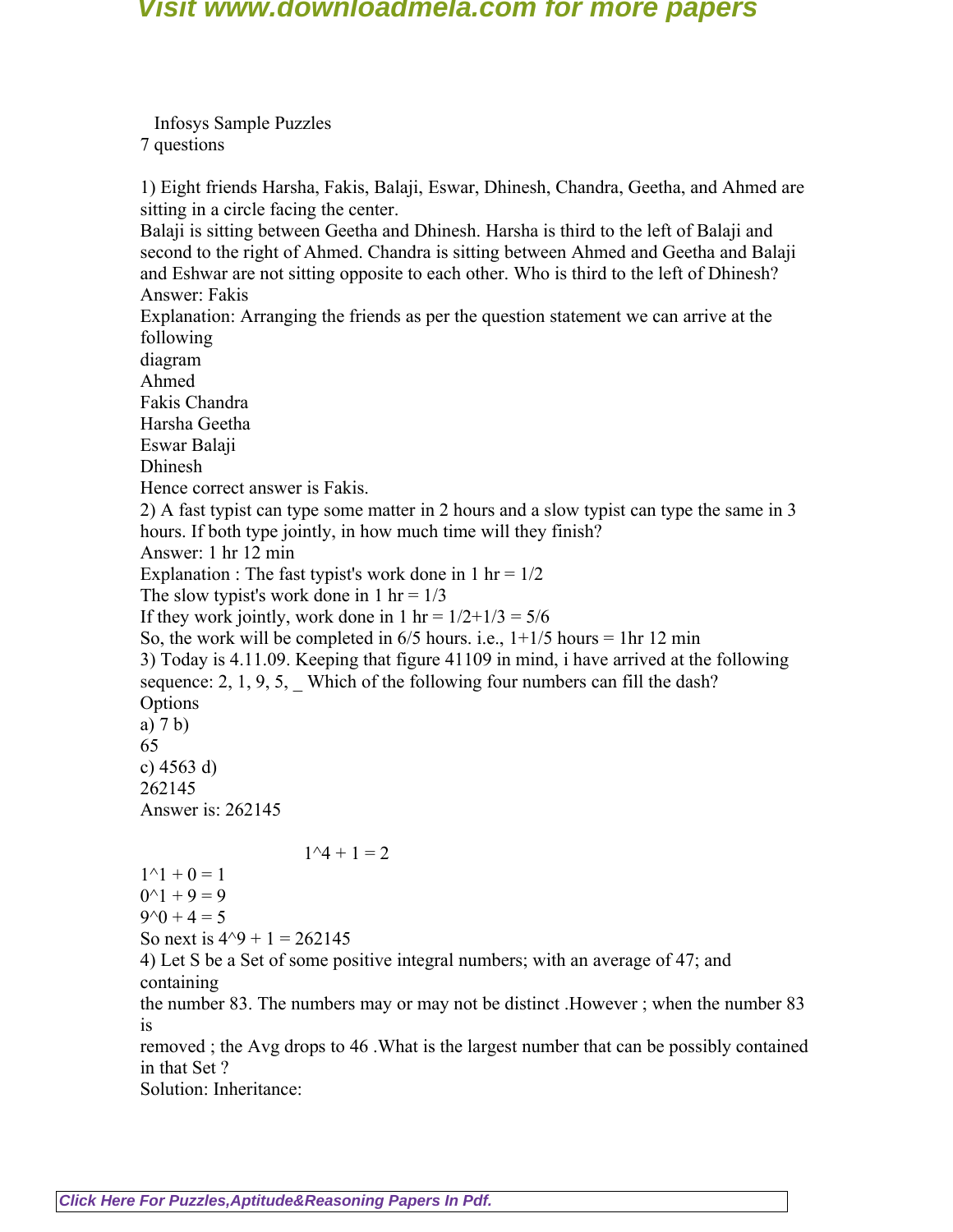Is the process by which one object acquires the properties of another object. Polymorphism: Is a feature that allows one interface to be used for a general class of actions. 5) What are identifiers and what are their naming conventions in C? Ans : Identifiers are used for class names, method names and variable names. An identifier may be any descriptive sequence of upper case  $\&$  lower case letters, numbers or underscore or dollar sign and must not begin with numbers. 6) What is the return type of program's main( ) method? Ans : void 7) What is the use of bin and lib in JDK? Ans : Bin contains all tools such as javac, applet viewer, awt tool etc., whereas Lib contains all packages and variables. 8) The Java source code can be created in a Notepad editor. **Options** a) True b) False Ans: True Sample Verbal Aptitude Questions 6 questions 1) Which of the following is an appropriate synonym for the word Debauch? **Options** a) Demoralize b) Encourage c) Cultivate Answer: a) Demoralize 2) Find the synonym of Decreed? Let S be the sum of that set of n positive integers.  $S/n = 47$  $(S - 83)/(n - 1) = 46$ Solving the above 2 equations, we get  $S = 1739$ ; n = 37. This set of 37 positive integers contain 83. To get to the expected answer, we have to suppose that 35 of the remaining 36 integers has a value of 1 each (least +ve integer). Thus, the largest possible interger in the set =  $1739 - 83 - 35 \times 1 = 1621$ 5) Sum of squares of two numbers 'x' and 'y' is less than or equal to 100 . How many sets of integer solutions of 'x', 'y' is possible ? Explanation:  $x = 0$ ,  $|y| \le 10 \ge 21$  solutions

 $|x| = 1$ ,  $|y| \le 9$  -> 38 solutions  $|x| = 2$ ,  $|y| \le 9$  -> 38 solutions  $|x| = 3$ ,  $|y| \le 9$  -> 38 solutions

- $|x| = 4$ ,  $|y| \le 9$  -> 38 solutions
- $|x| = 5$ ,  $|y| \le 8 > 34$  solutions
- $|x| = 6$ ,  $|y| \le 8 > 34$  solutions
- $|x| = 7$ ,  $|y| \le 7$  -> 30 solutions
- $|x| = 8$ ,  $|y| \le 6$  -> 26 solutions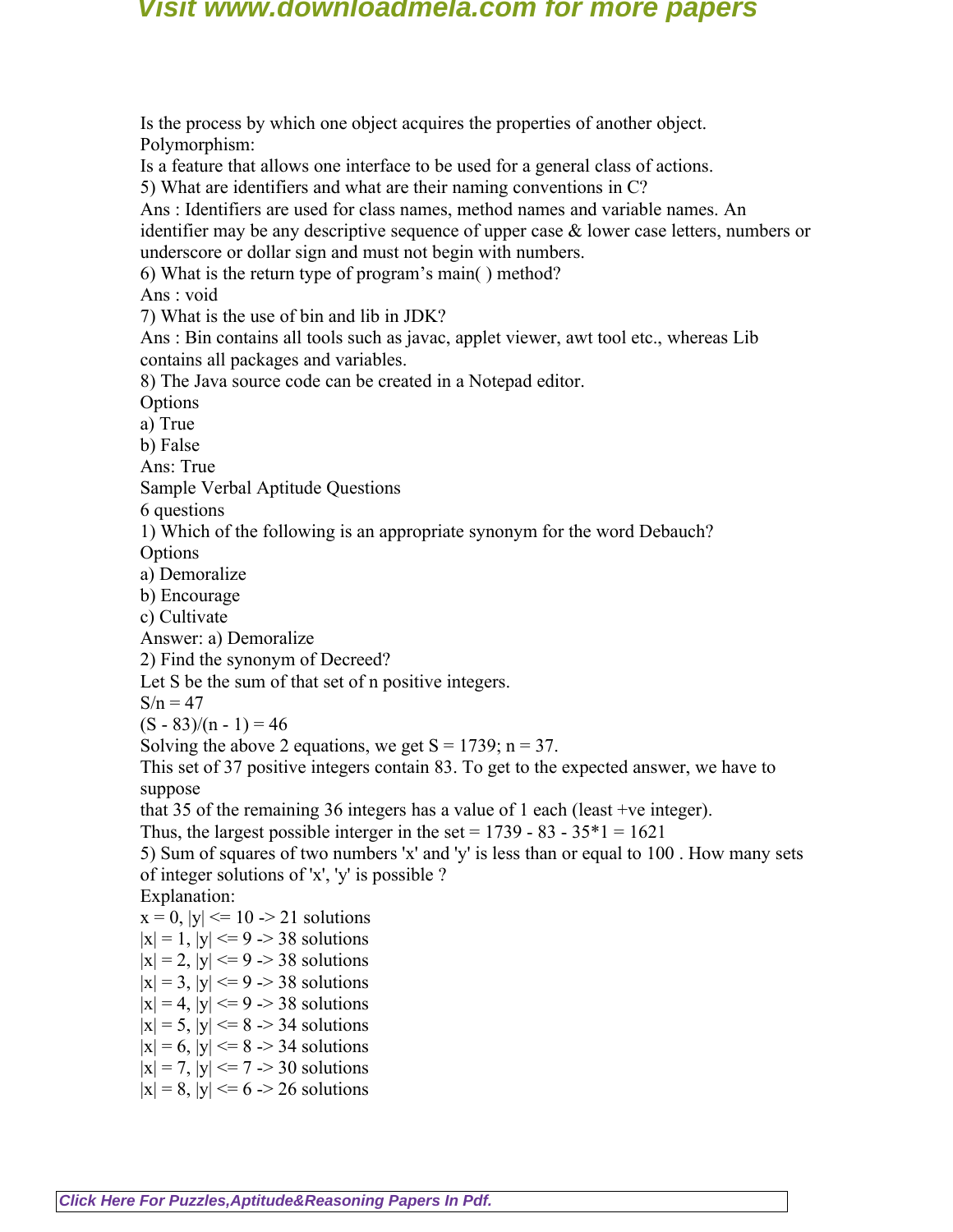$|x| = 9$ ,  $|y| \le 4$  -> 18 solutions  $|x| = 10$ ,  $y = 0 \rightarrow 2$  solutions Answer: Total 317 solutions 6) There is a unique number of which the square and the cube together use all ciphers from 0 up to 9 exactly once. Which number is this? Answer: The number is 69. Explanation: 69 $\textdegree$ 2=4761 and 69 $\textdegree$ 3=328509 7) You are standing next to a well, and you have two jugs. One jug has a content of 3 litres and the other one has a content of 5 liters. How can you get just 4 liters of water using only these two jugs? Solution: Fill 3 liter jug pour to 5 liter jug Fill again 3 liter jug and add to 5 liter jug then 1 liter will be there in 3 liter jug Pour all water outside from 5 liter jug Fill 1 liter water from 3

liter jug to 5 liter jug

Fill 3 liter jug and add to 5 liter jug making it 4 liters of water.

Accenture Solved Technical Aptitude

8 questions

Note: some questions are directly given with answers and solutions without having options.

1) The Java interpreter is used for the execution of the source code.

**Options** 

True

False

Ans: True

2) What declarations are required for every Java application?

Ans: A class and the main( ) method declarations.

3) What are the two primary components involved in executing a Java program and their purposes?

Ans: Two parts in executing a Java program are:

Java Compiler and Java Interpreter.

The Java Compiler is used for compilation and the Java Interpreter is used for execution of the application.

4) What are the three basic OOPs principles and define them?

Ans : Encapsulation, Inheritance and Polymorphism are the three OOPs Principles. Encapsulation:

Is the Mechanism that binds together code and the data it manipulates, and keeps both safe from outside interference and misuse.

**Options** 

a) made up one's mind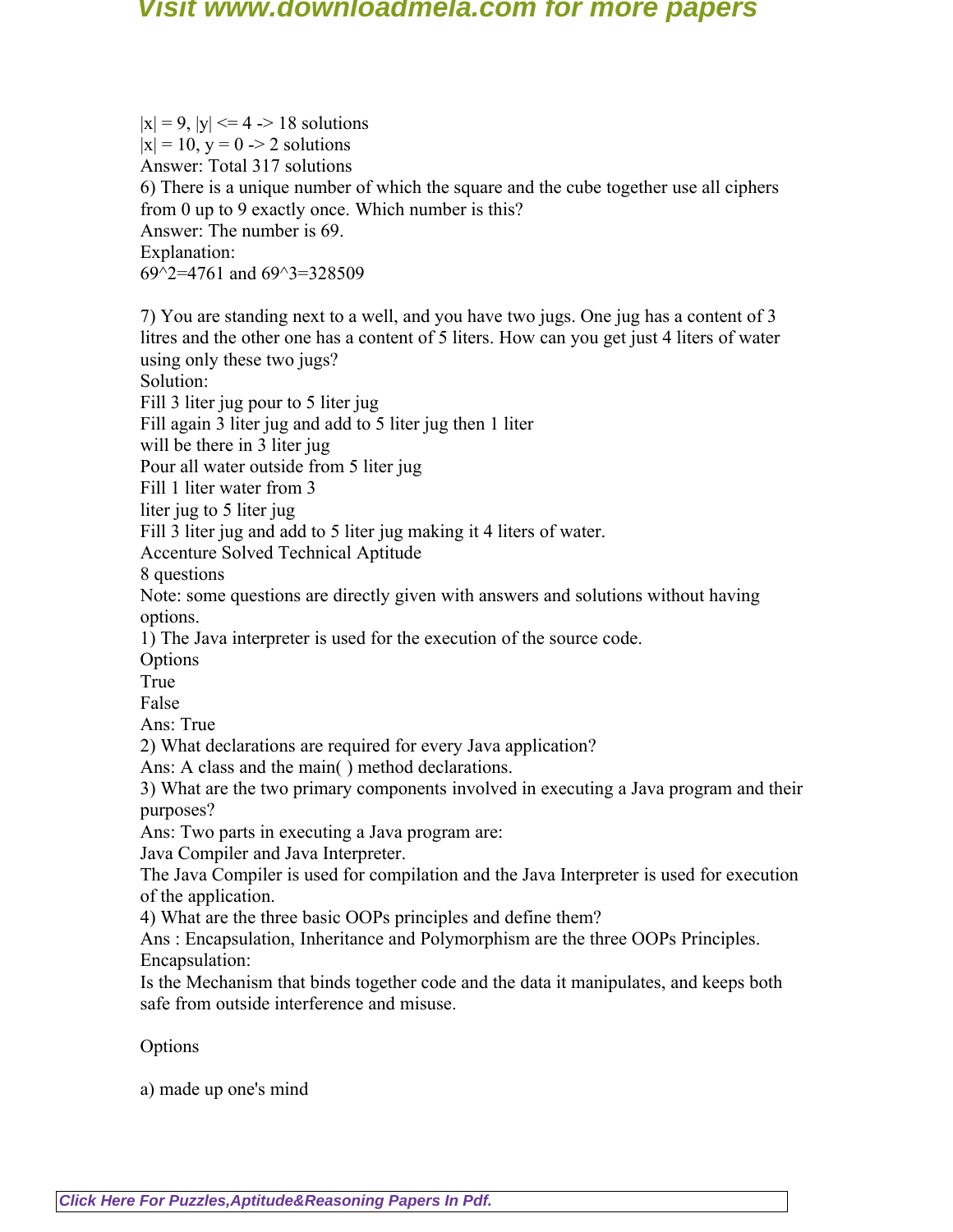b) disagree c) decrease in quantity Answer: a) made up one's mind 3) What is an appropriate synonym for Bifid? **Options** a) Divided b) Divided in two c) Timid Answer: a) Divided 4) Find the antonym for gaurish. **Options** a) Cheap b) Flashy c) Costly Answer: a) Cheap 5) Choose an appropriate antonym for the word deliberate. **Options** a) unintended b) targeted c) focussed Answer: a) Unintended 6) Choose the antonym for Sorrow. **Options** a) Joy b) empathy c) sympathy Answer: a) Joy

Accenture C Aptitude questions

1) Which of the following is not true about C Programming? **Options** 

a) C provides function oriented programming

b) C program can be compiled on a C++ compiler

Answer: a) C provides function oriented programming

Explanation: C supports encapsulation is false. Only  $C++$  supports encapsulation

2) What will be effect of sizeof operator on Unions?

**Options** 

a) gives the size of the biggest member

b) gives the size of sum of all members

c) gives the size of the smallest of the members

Correct Answer: a) gives the size of the biggest member

3) Divide by Zero is a common exception of type

**Options** 

a) Run Time

b) Compile Time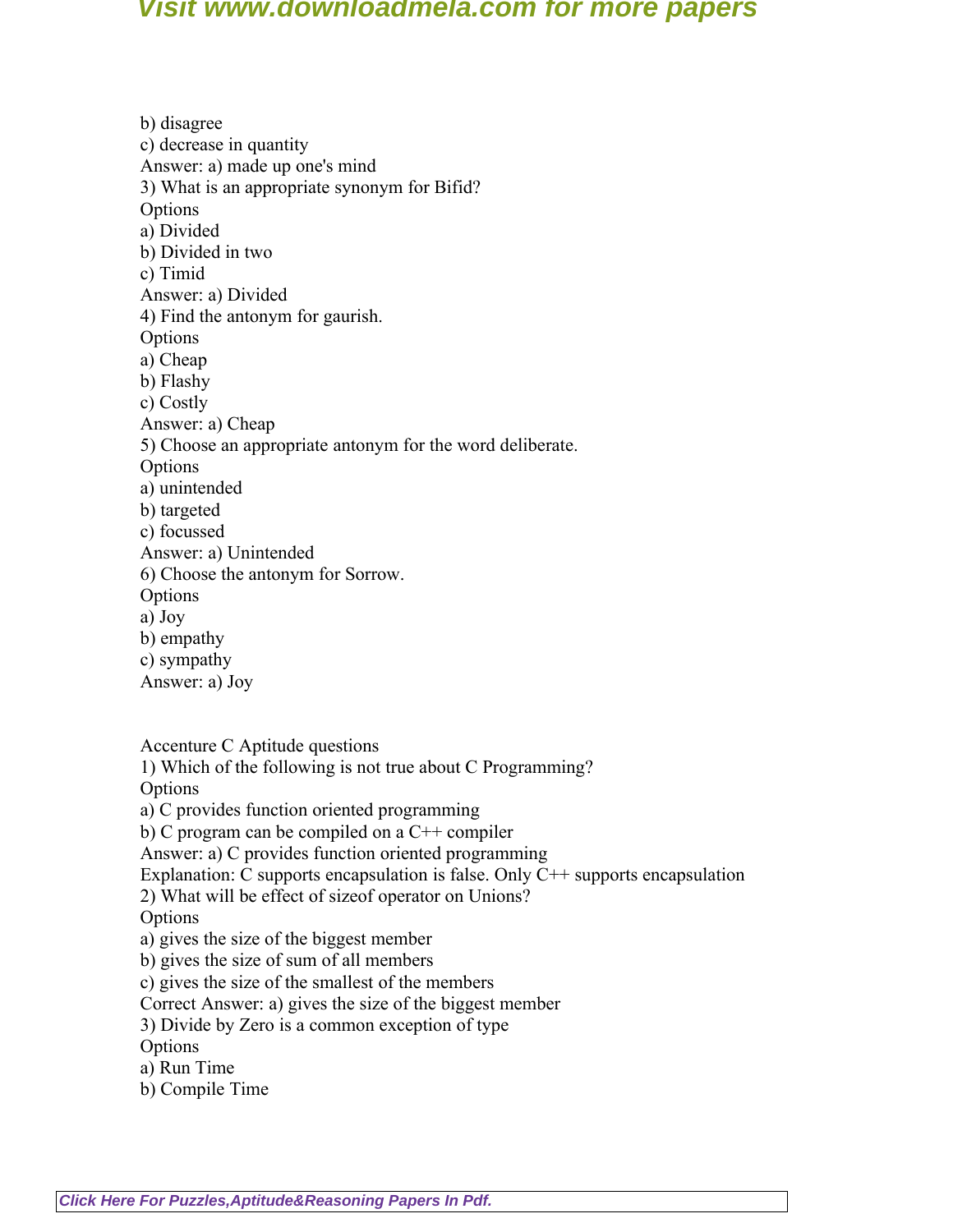c) can be either Run time or Compile time Answer: Run Time

HP Sample Quantitative Aptitude 7 questions 1) If one-seventh of a number exceeds its eleventh part by 100 then the number is… (i) 770 (ii) 1100 (iii) 1825 (iv) 1925 Answer: (iv) 1925 Solution: Let the number be x. Then  $X/7 - x/11 = 100$   $11x - 7x = 7700$   $x=1925$ . 2) The ratio of Rita's age to her mother's age is 3:8. The difference of their ages is 35 years. The ratio of their ages after 4 years will be:  $(i)$  7:12  $(ii)$ 5:12 (iii) 38:43 (iv) 42:47 Answer: (ii) 5:12 Solution: Let their ages be 3x and 8x  $8x - 3x = 35$  $x = 7$ Their present ages are 21 and 56 years. Ratio of their ages after 4 years are  $25:60 = 5:12$ 3) A tap can fill the tank in 15 minutes and another can empty it in 8 minutes. If the tank is already half full and both the taps are opened together, the tank will be: (i) filled in 12 min (ii) emptied in 12 min (iii) filled in 8 min (iv) emptied in 8 min Answer: 8 minutes Solution: Rate of waste pipe being more the tank will be emptied when both taps are opened. Net emptying work done in  $1 \text{min} = (1/8 - 1/16) = 1/16$ So full tank will be emptied in 16 min Half tank will be emptied in 8 minutes. 4) A man can row 5 kmph in still water. If the river is running at 1kmph, it takes him 75 minutes to row to a place and back. How far is the place? (i) 3km (ii) 2.5 km  $(iii)$  4 km  $(iv)$  5 km Answer: 3 Km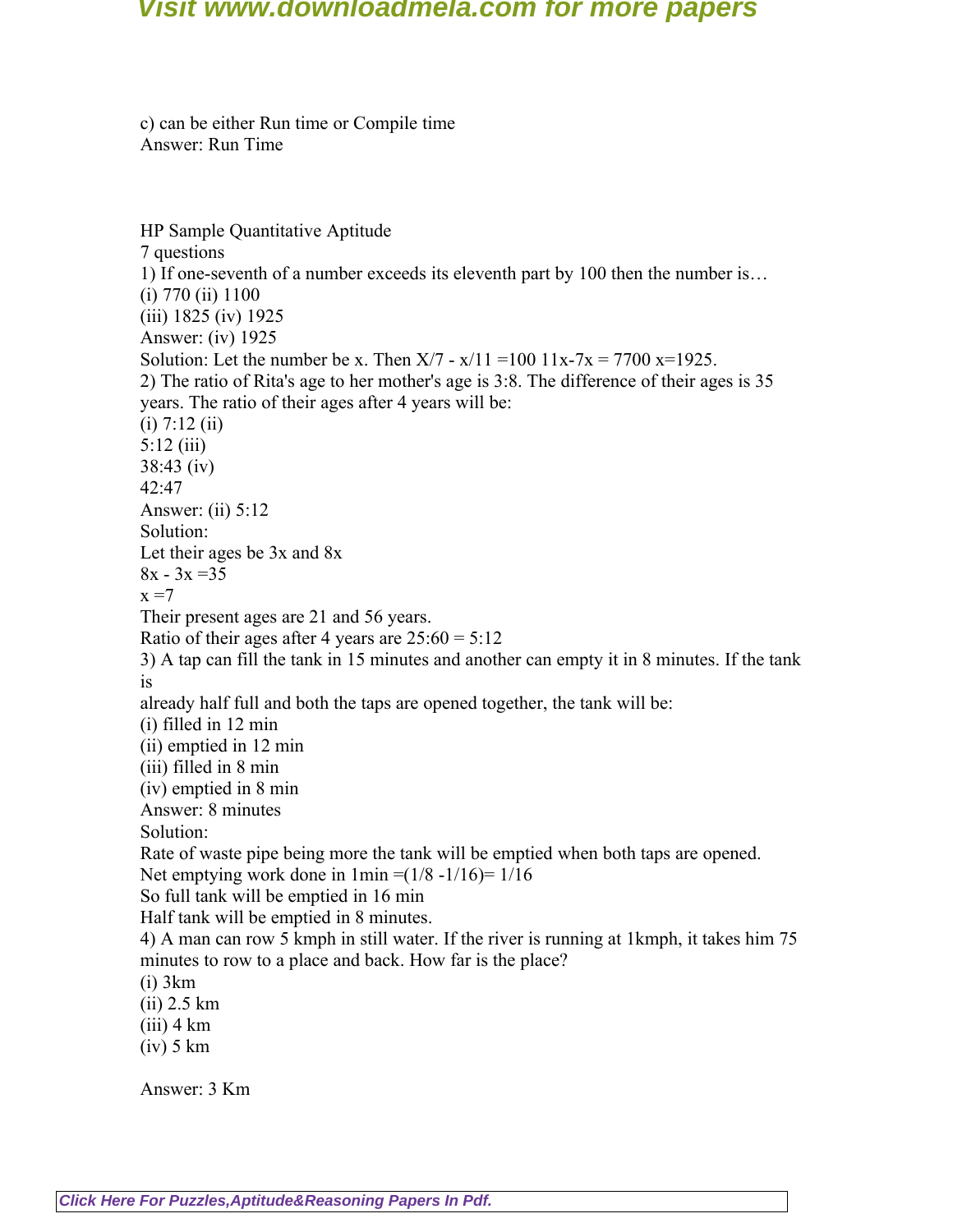Solution: Speed downstream =  $(5+1)$ km/hr = 6 km/hr Speed upstream =  $(5-1)$ km/hr = 4 km/hr Let the required distance be x km  $x/6 + x/4 = 75/60$   $2x+3x = 15$  x = 3km 5) 729 ml of a mixture contains milk and water in ratio 7:2. How much of the water is to be added to get a new mixture containing half milk and half water? (i) 79 ml (ii) 81 ml (iii) 72 ml (iv) 91 ml Answer: 81 ml Solution:  $Milk = (729 * (7/9))=567ml$ Water =  $(729-567)$ = 162ml Let water to be added be x ml  $567/(162+x) = 7/3$  1701 = 1134 + 7x x = 81ml 6) If log 0.317=0.3332 and log 0.318=0.3364 then find log 0.319 ?  $(i)0.3396$  $(ii)0.3369$  $(iii)0.3368$  $(iv)0.3338$ Answer: 0.3396 Solution: log 0.317=0.3332 and log 0.318=0.3364, then  $log(0.319=log(0.318+(log(0.318-0.317))) = 0.3396$ 7) A box of 150 packets consists of 1kg packets and 2kg packets. Total weight of box is 264kg. How many 2kg packets are there?  $(i)36$  $(ii)114$  $(iii)120$  $(iv)50$ Answer: 114Solution:  $x= 2$  kg Packs  $y=1$  kg packs  $x + y = 150$  .......... Eqn 1  $2x + y = 264$  .......... Eqn 2 Solve the Simultaneous equation;  $x = 114$ so,  $y = 36$ ANS : Number of 2 kg Packs =  $114$ . General Quantitative Aptitude (These kind of questions can be expected on HCL, Accenture, TCS, HP and Wipro papers) 7 questions 1) If one-seventh of a number exceeds its eleventh part by 100 then the number is…  $(i)$  770  $(ii)$ 1100 (iii) 1825 (iv) 1925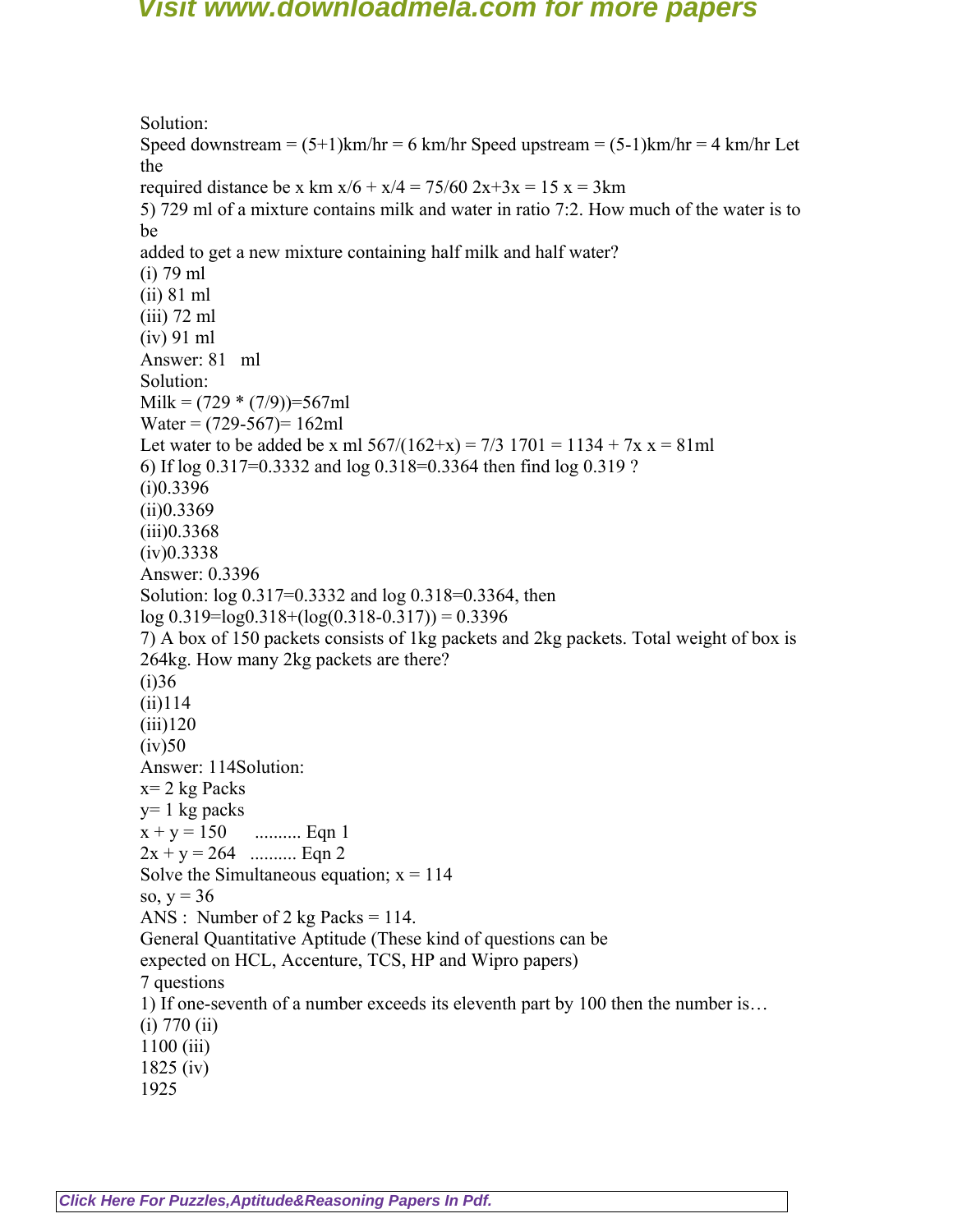Answer: 1925 Solution: Let the number be x. Then  $X/7 - x/11 = 100$   $11x-7x = 7700$   $x=1925$ . 2) If  $1.5x=0.04y$  then the value of  $(y-x)/(y+x)$  is (i) 730/77 (ii) 73/77 (iii) 7.3/77 (iv) None Answer: 73/77 Solution:  $x/y = 0.04/1.5 = 2/75$ So  $(y-x)/(y+x) = (1 - x/y)/(1 + x/y) = (1 - 2/75)/(1 + 2/75) = 73/77$ . 3) The smallest number which when diminished by 3 is divisible by 21,28,36 and 45 is... (i) 869 (ii) 859 (iii) Answer: 1263 Solution: The required number = l.c.m. of  $(21,28,36,45)+3=1263$ 4) If x and y are the two digits f the number 653xy such that this number is divisible by 80, then  $x+y$  is equal to: (i) 2 (ii) 3  $(iii)$  4 (iv) 6 Answer: 6 Solution: Since 653xy is divisible by 2 as well as by 5, so  $y = 0$ Now 653x0 is divisible by 8 so 3x0 is also divisible by 8. By hit and trial  $x=6$  and  $x+y=6$ 5) What is the 28383rd term in the series 1234567891011121314............ a) 3 b) 4 c) 7 d) 9 Answer: 3 Solution: there are 9 no. of single digit there are 180 no. of double digit there are 2700 no. of three digit now total 2889 no. till 999 remaining no. are 25494 that is devided by 4 and the q is 6373 with reminder of 2 so 28381 is 6373+999=737(2) n next no is  $7(3)73$ so ans is 3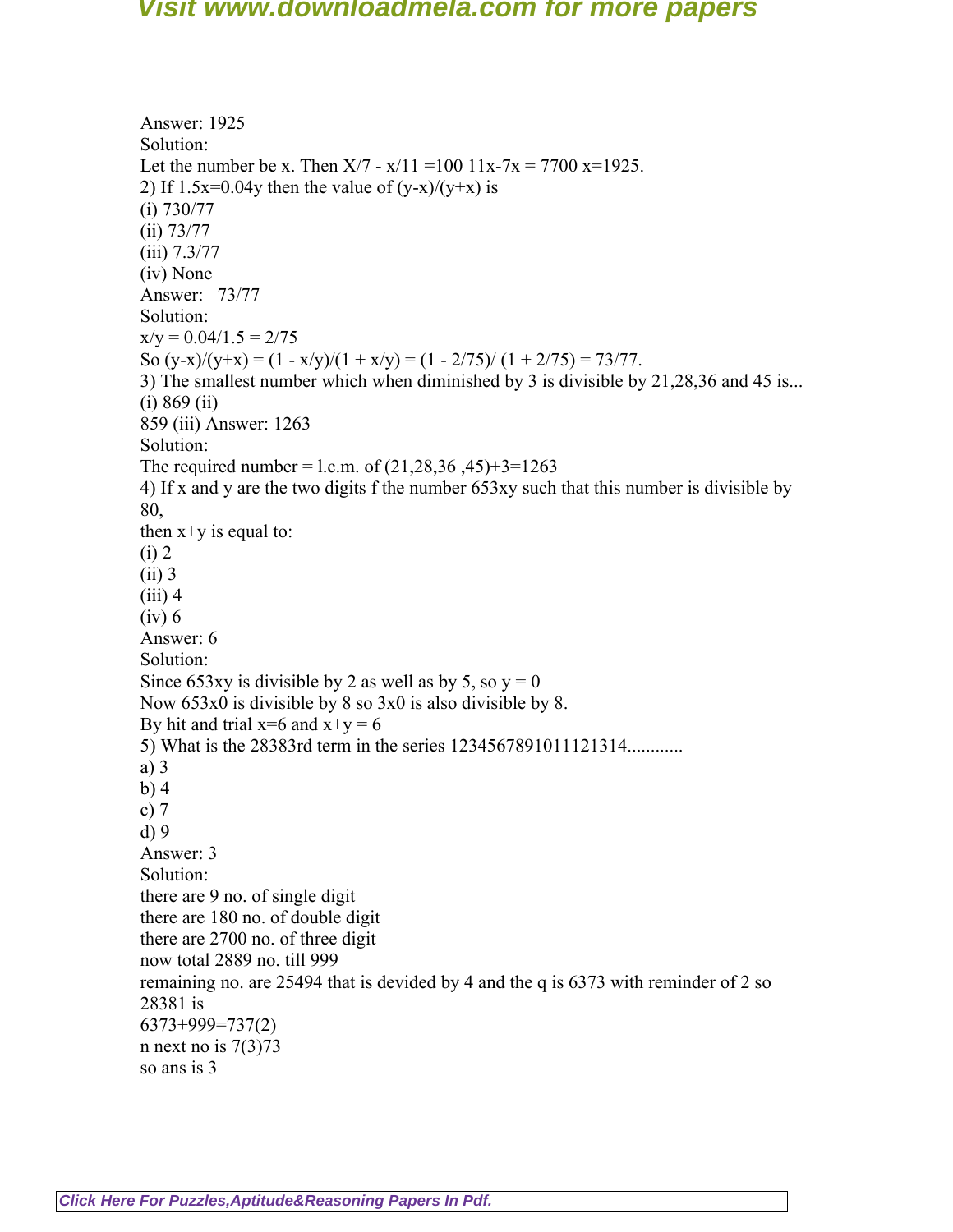6)  $a^*b^*c^*d^*e + b^*c^*d^*e^*f + a^*c^*d^*e^*f + a^*b^*d^*e^*f + a^*b^*c^*e^*f + a^*b^*c^*d^*f =$ a\*b\*c\*d\*e\*f and a,b,c,d,e and f are all positive non-repeating integers then solve a,b,c,d,e, and f. Answer: values for a,b,c,d,e and f are respectively 2,3,9.27,81,162 4320 (iv) 1263

Solution:

Start with  $1/2 + 1/2$ , then progressively split the last part x into  $2x/3 + x/3$ . This gives the following progression: 2,2 2,3,6 2,3,9,18 2,3,9,27,54 2,3,9,27,81,162 7) 729 ml of a mixture contains milk and water in ratio 7:2. How much of the water is to be added to get a new mixture containing half milk and half water? (i) 79 ml (ii) 81 ml (iii) 72 ml (iv) 91 ml Answer: 81ml Solution: Milk =  $(729 * (7/9))$ =567ml Water =  $(729-567)=162$ ml Let water to be added be x ml  $567/(162+x) = 7/3$  1701 = 1134 + 7x x = 81ml Chapter 3) Prepare For Placement Papers By Exploring Common Sections Almost all of the companies have a placement test in their recruitment process. It is a common tendency to prepare specifically for every company's paper at the announcement of a recruitment drive either on campus or off campus. But most youngsters fail to explore the common sections that exist across placement papers of different companies so that they can complete their preparation in one shot. What are the Common Sections? With few exceptions, all most all companies give due importance to quantitative aptitude. As everyone would be aware these are R.S.Agarwal type problems with tricky questions

from

mathematics chapters like time and speed, age, linear equations, averages etc.

Verbal sections like synonyms and antonyms (GRE type), filling with right tenses etc are again common across different placement papers.

Software placement papers also have questions from basic programming languages like C. How should you Plan your Preparation ?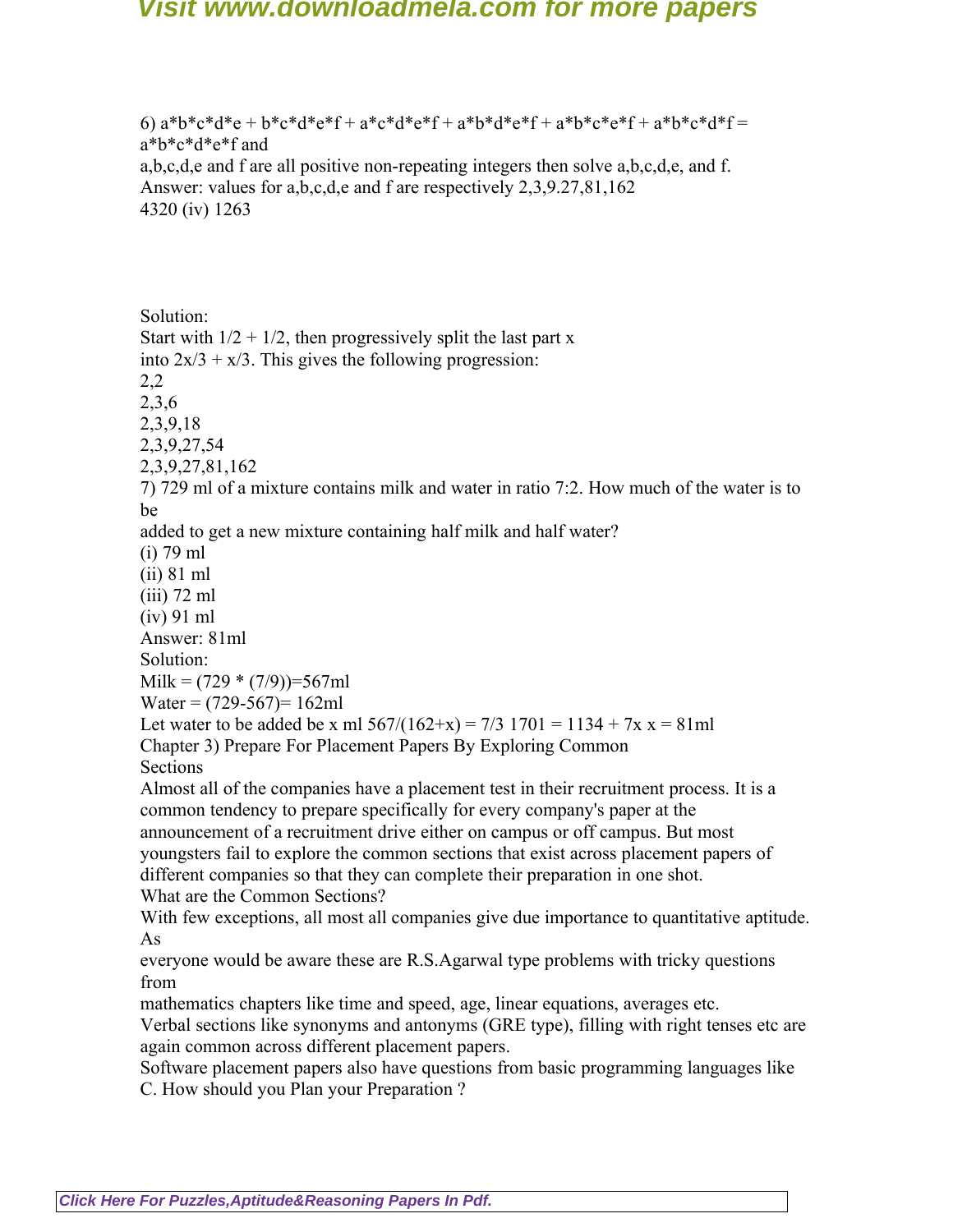My first advice is that you should not wait till last minute. Keep preparing on the common

sections mentioned above as much as you can. Whenver a company announces its recruitment drive, you will have to collect some previous papers of that particular company and prepare for any extra section. You would be surprised to note that you had already covered 80% of the sections in the previous papers.

Chapter 4) Wipro Placement Papers - test Pattern and Tips for

PreparationGenerally the time duration set for Wipro placement papers is 50 minutes, with 15 analytical questions, 15 verbal questions and 20 technical questions.

Placement Papers of Wipro have three broad sections:

a) Analytical Section

b) Verbal Section

c) Technical Section

Analytical Section consists of aptitude questions from basic reasoning, arithmetic and geometric progressions, time and speed, age problems etc. These questions are usually easy. A good knowledge of basic formulas from tenth standard mathematics is good enough to attend these questions. For example a typical question from arithmetic progression could look like

Find the sum of first 5 terms of the series 3,7,11...

You could give a try at sample placement papers from Wipro. Verbal Sections contains questions on synonyms, antonyms, basic grammar usage etc. Synonyms and antonyms can be tougher at times. For example, synonym of words like cacophony may not be easy at first glance. However these questions are multichoice type. For every question there would be four choices to choose from.

Technical Section contains questions from basic computer science concepts like Operating system, UNIX, Database Management Systems, SQL Queries etc.

The technical questions are easy to answer for students with computer science background. However students from other branches of engineering need to be well prepared with basic concepts on Operating System Concepts, Programming Skills, C, C++. UNIX etc.

You can expect code snippets from C, C<sup>++</sup> asking you to find the correct output of the program. There can be questions asking you to debug errors in code as well. Preparing on these common sections can help you to save much time.

Chapter 5) Infosys Placement Papers - Test Pattern and

Preparation Tips

Infosys Placement Papers generally have two sections:

a) Puzzles

b) Verbal Section

The puzzles section has around 10 to 15 questions. The difficulty level of puzzles is not uniform. You may find some puzzles which require lot of time to solve and few others which can be answered at glance. It is also said the marks to puzzles are not uniform. Generally tougher puzzles carry more marks than the easier ones. There can be negative marking as well.Regarding preparing for Infosys Placement Papers it is essential to practice puzzle type questions. For example there is a book by veteran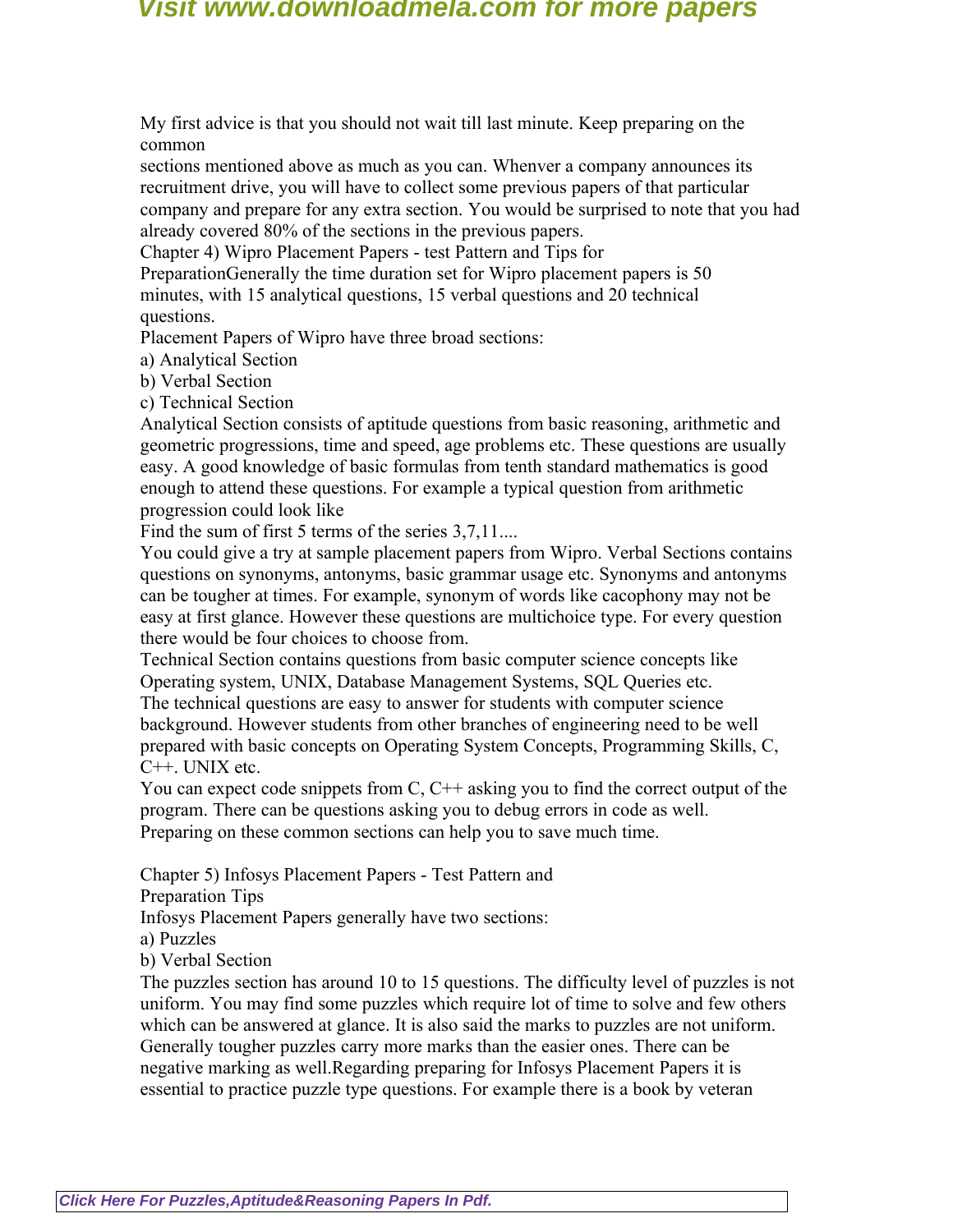mathematician Shakunthala Devi which should be read. Rather than reading the solutions right away it is always a good practice to try to solve the questions. Then a comparison between the approaches by you and the author can help you a lot. There are several shortcut methods to solve puzzle type questions which can be learnt from these books.

You may also try out online placement papers from infosys.

The verbal section is generally easy. You may find questions from basic grammar, usage of verbs, nouns etc., precis writing and comprehension. You can expect fifty questions in verbal section. Though the questions are easy the only constraint could be time which is as low as 30 minutes.

Regarding preparing for verbal section of infosys placement papers it is essential that you have at least one good grammar book in hand. Another good source can be books used for GRE and TOEFL exams.

Again it is essential that you practice questions for verbal section as well.

Section II – Jobs Help

Chapter 1) How To Write A Great Resume?

Do you know that 90% of the resumes carry 'Computer Networks' and 'Database Concepts' as areas of interest. You would agree that there is no good reason to have these subjects as areas of inteThis is ideally how your resume SHOULD NOT LOOK LIKE!

Why Resumes Are So Important?

Resumes are always great way to leave a first impression to your interviewer before even answering his questions. But most youngsters fail to make a resume that can stand apart from the others.

Why Resumes Should Stand Apart?

Simple answer to this question is the increasing competition and emerging talents. Year after year the competition is growing steadily due to the increasing number of fresh graduates with not a proportional increase in vacancies. Hence it is extremely important that you give your best while writing resumes.

How Should You Write Your Resume?

Actually, the technique is simple. Keep the resume short and straightforward. Don't use the same areas of interest as 99 others will use. Instead think of subjects which you genuinely liked and include those. Don't include the common 'Class Leader' achievement in your resumes. I used to conduct interviews and used to wonder how many class leaders are posting resumes to my company :).

More importantly you need to copy the declaration like (first two lines of declaration which many resume formats contain) from your friend's resume. It is better not to include one.

How Should You Order The Sections?

It is always good to start with high school and college marks. Following that you should be having your areas of interest followed by skills and achievements.

This is all about writing great resumes. Don't forget to leave your comments in the 'share your thoughts' section at the end of this page.

Chapter 2) Usefulness Of SAP Training?

If you are not already aware, SAP is among the world's leading business management software used by many large and medium sized companies worldwide. SAP is a huge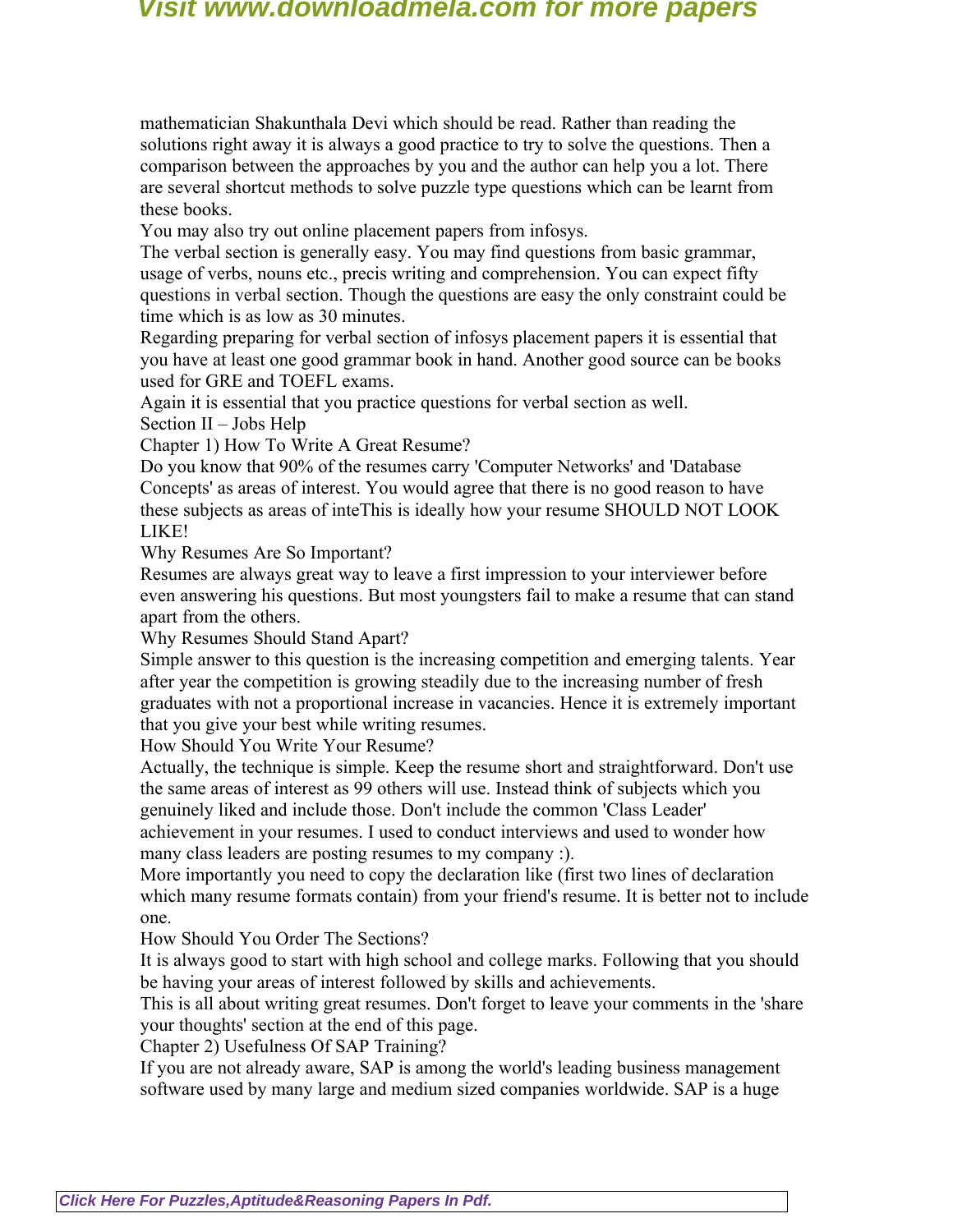business suite which requires trained professionals to manage and operate. With more and more businesses automating their business with SAP, there is a growing need for graduates trained in SAP.

What is the best time to undergo training?rest other than being relatively easier topics to answerThere is no specific best time to learn SAP. In fact, SAP training is being provided by

many leading institutes like NIIT in India. To add to the benefits, the courses are not only offline, but online courses are available as well.

If you are a graduate or postgraduate or an experienced person looking to switch jobs, SAP can help you a lot to go to the next level in your career.

Is there any specific qualification to undergo training?

Actually, any graduate degree is considered for enrollment (registration) for SAP courses. Training programs are designated in a way that the course cover everything from basics.

How to get started?

Wherever you may be, whatever may be your qualification, you can get started immediately by enrolling to any of reputed SAP training centers offering certification in SAP.

What about future demand?

Whatever may be the market condition, recession or whatsoever, business are not going to stop installing SAP related software to automate their businesses. This fact is an assurance that SAP trained graduates will be required in more numbers in future. Also the demand would steadily raise.

Chapter 3) Usefulness Of J2EE Training?

Are you a fresher aspiring for job with any leading software company? Else are you an experienced person looking to switch company? You might be missing something if you have not considered undergoing J2EE training either offline or online.

Why J2EE is so important?

Two most commonly used web based technologies across companies are DotNet and J2EE.Among these, DotNet is a proprietary technology requiring investment from company on softwares and rights. However J2EE is an open source framework which is equally good as DotNet and don't cost much to the company. This fact is being exploited for creating of new programs in J2EE by companies. Several large companies have started migrating their existing applications to J2EE as well. These factors make J2EE a very important one.

Why Web Technologies are significant?

This is an era where companies have realized the effeciency and cost effectiveness of implementing client server architecture to their existing traditional applicaitons. Hence companies would prefer candidates with certification in at least any one web technology. Where You Can Get Trained?

There are several good institutes like NIIT, CSC etc which offer certification training in J2EE. A certificate with top institutes like the ones mentioned will be considered seriously by the software companies. This reduces their burden to train you in web technologies. This keeps you always on priority when compared to candidates without certification.

Chapter 4) Use Search Engines And Bookmarks To Search Jobs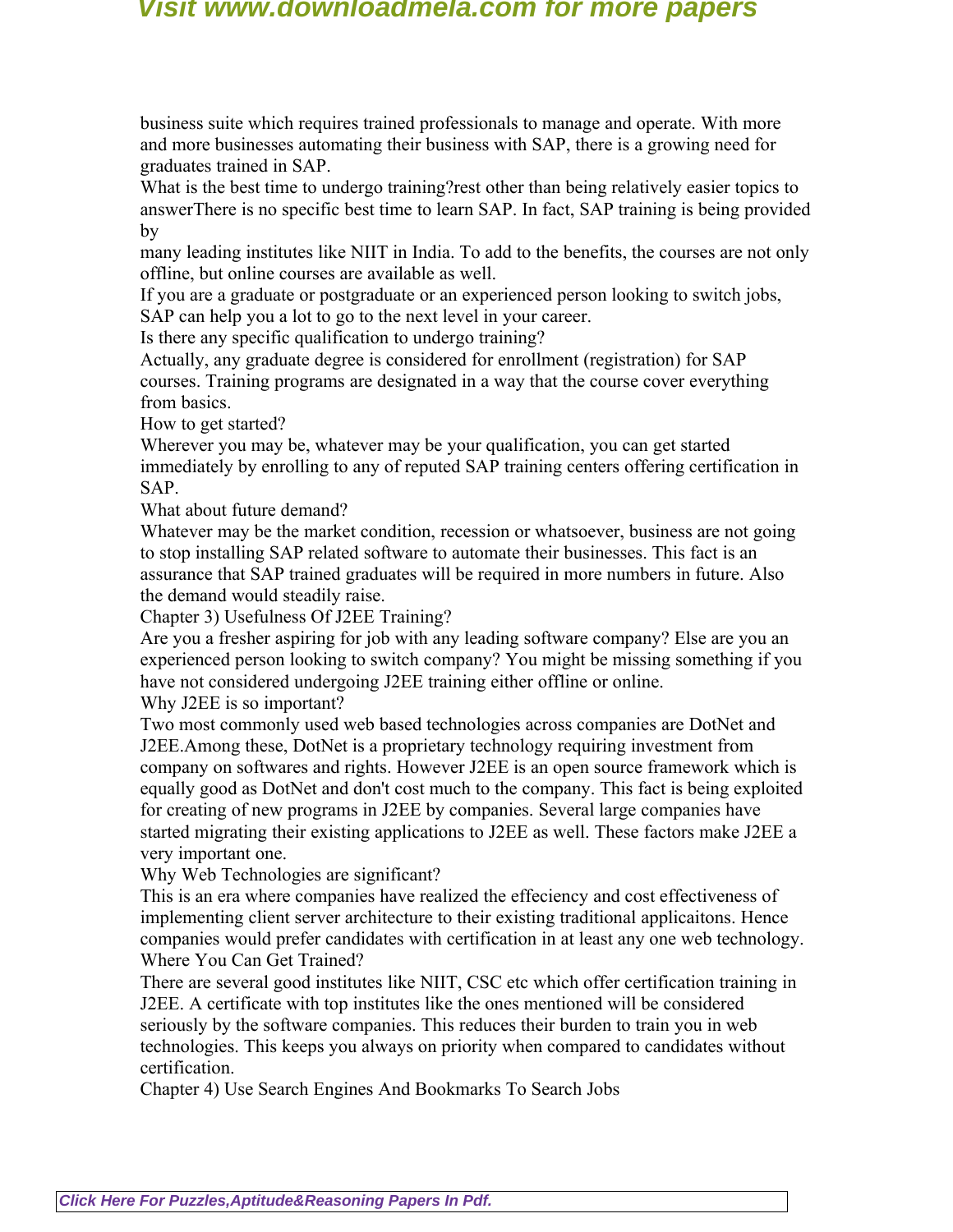**Ouickly** 

Recently I got a mail from one of CareersValley users stating that she is unable to find information on TCS recruitment drives..

Staying informed of the latest job openings could be a major concern for many youngsters like You.

Which Are The Best Resources To Stay Informed

Reading through newspapers is a cumbersome process and chances are that you are going to miss several openings. Hence undoubtedly best resources to stay informed are • a) Google

• b) Trusted Newsletters (Just like the one you get from CareersValley)

• c) Company Websites (Not applicable to medium and small companies)

How To Use Google Smartly For Job Search?

Most of you would be using Google for job search. But many fail to learn some smart and simple techniques to do a more efficient search. Let me give you examples to search for TCS openings. However this applies to any other company as well. If you would like to search for TCS jobs, be specific on the year and category. For example let me consider you are searching for 2010 openings under freshers category. Now your search query should be specific and enclosed within double quotes. (Double quote returns exact matches)

"tcs jobs for freshers 2010" could be a very good query. You could just copy this query and replace the company name, category and year to find jobs in the company you arelooking for.

If you trust a particular site and would like to search for job postings on that particular site (In the following example I am using careersvalley.com) your query would look like site:careersvalley.com "tcs placement papers". In the above query I am searching for exact matches for infosys placement papers from careersvalley.com.

Learn Bookmarking To Search For More Job Openings In Quick Time?

Nobody has enough time to go through each and every individual job posting. There is a simple solution to this problem.

Whenver you find a job posting or job site interesting at a glance, don't forget to bookmark the site by pressing 'Ctrl  $+ D'$ . You could continue this process for as many websites and postings as you can. Then you could choose between the bookmarks which you think worthy of reading. (Bookmarked URLs will be available on browser toolbars. In case the toolbar is not visible, choose view-->toolbars-->bookmarks, which works in most browers.)

Chapter 5) Think Beyond Big Companies

I wonder why everyone aspires to get into only big companies like Infosys, TCS, Wipro etc. Sure they are big names which have grown over last three to four decades but you must also know to think beyond those.

How To Choose Your Company?

Don't be hasty while choosing your dream company. A company that might sound big might not be good to you considering your personal interests. Also, strength of many big companies are nearing one lakh which means its going to take a lifetime to climb the hierarchy to become a team lead, project manager and so on.

Why Big Companies May Not Be The Right Platform?

Numbers matter! Its common sense to think of the time it takes for a fresher to become a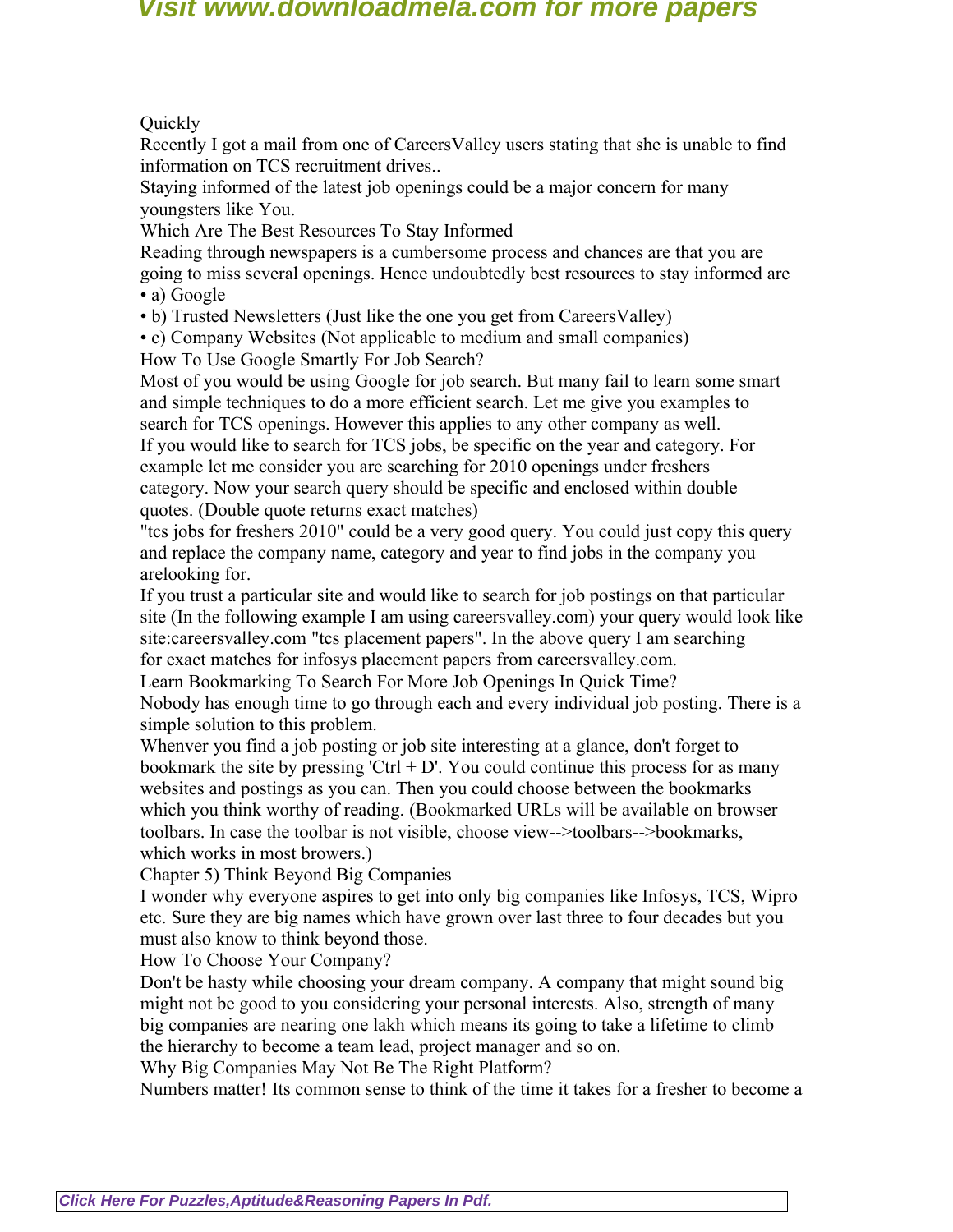project manager in a company with one lakh employees. I am sure it is going to be some seven to eight years. On the other hand, there are hundreds of medium sized companies in top cities like Chennai, Bangalore, Noida, Pune, Hyderabad etc. There are medium sized companies in second tier cities too.

How Medium Sized Companies Can Be Great If Chosen Properly?

Medium sized companies are those with total strength of around 200 to 500 employees. Small product companies with 1Essentially these companies don't pay very high at the beginning. But remember these

companies are at their growing stages. This is the hot time when you are going to grow with your company. This is not a reality with big companies.

How Growth Phase Can Benefit?

Though you might have got paid less (or even very less) at the beginning, if your company performs well, you are going to experience an exponential growth of your income and responsibilities as the company grows. During late 80s and early 90s Infosys was medium sized. Employees who joined the company during that period and stayed there till now are amongst the highest paid in India.

So, here is my say

Big companies are good, but may not necessarily be the right platform for an accelerated and exponential growth.

End of Ebook

Conclusion:

Hope you found the eBook useful. For feedback on corrections or further enhancements regarding the website or eBook please mail me at admin@careersvalley.com. Also you can register your feedback at CareersValley

Facebook page at http://www.facebook.com/pages/CareersValley/1437047156418190 to 100 employees Below are three sample profit loss questions which are moderately difficult. You can expect similar questions on Syntel placement papers. Note : In the below questions, CP refers to Cost Price and SP refers to Selling Price.

### **Placement Question 1**

1) A bookseller sells a particular novel at 10% discount on the labeled price. Also he is so generous that he gives a free book for every 15 books for wholesale buyers. In this transaction his gain is 35%. Then find the ratio of Ratio of Labeled Price to the actual CP.

### **Answer :**

Lets assume the CP of each book be 100. Hence CP of 16 books would be 1600. SP of 15 books = 1600 +  $(1600 * 35/100) = 2160.$ SP of each book would be 2160/15 = 144. If SP of each book is 90, labeled price would be 100 (since he gives at a 10% discount). Hence if SP is 144 marked price would be  $144*(100/90) = 160$ . Ratio of Labeled Price to the actual  $CP = 160/100 = 8/5$ .

### **Placement Question 2**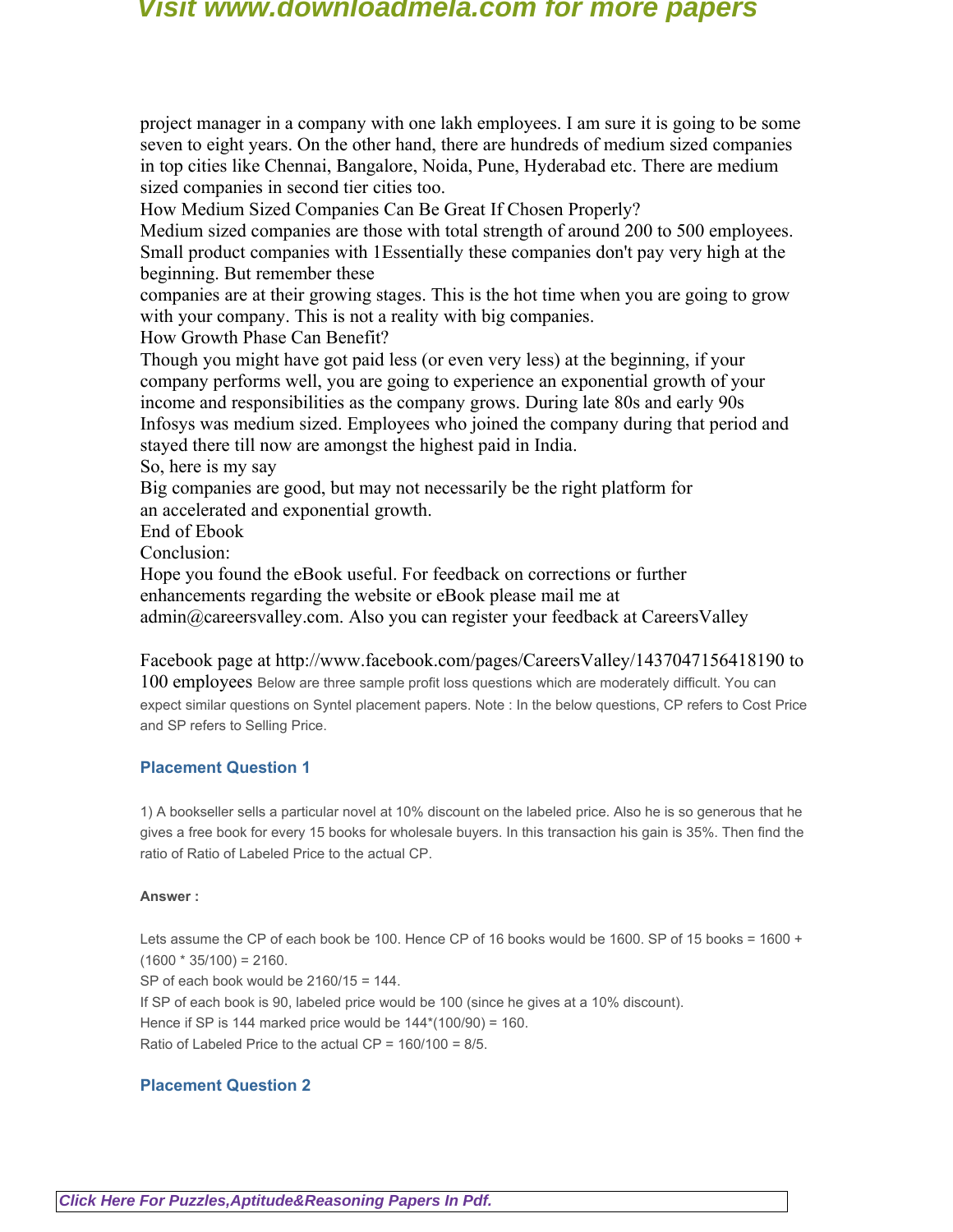2) If a pen is being sold at 4% profit instead of 4% loss the actual profit is Rs 16. What is the actual cost price of the pen ?

**Answer :**

Let x be the CP.

 $(104/100)x - (96/100)x = 16$ 

Solving we get  $x = Rs.200$ .

### **Placement Question 3**

3) A cake seller sells one cake at a profit of 10% and sells another at a loss of 5%. Let the ratio of the CPs of the cakes is 2:3 respectively. Find his net profit or loss percentage.

#### **Answer :**

Let the CPs of the cakes be 2x and 3x (so that they are in the ration 2:3 as per the question.)

Hence net  $CP = 5x$ .

SP of first cake = (110/100)\*2x = 220x/100

SP of second cake = (95/100)\*3x = 285x/100

Net SP =  $(220x/100) + (285x/100) = 505x/100 = 5.05x$ .

SP is greater than CP and his profit is 5.05x - 5x = .05x.

His profit percentage =  $(.05x/5x)%$  = .01%.

### can also be great choices.

### SYNTEL papers

### **Placement Question 1**

1) A bookseller sells a particular novel at 10% discount on the labeled price. Also he is so generous that he gives a free book for every 15 books for wholesale buyers. In this transaction his gain is 35%. Then find the ratio of Ratio of Labeled Price to the actual CP.

#### **Answer :**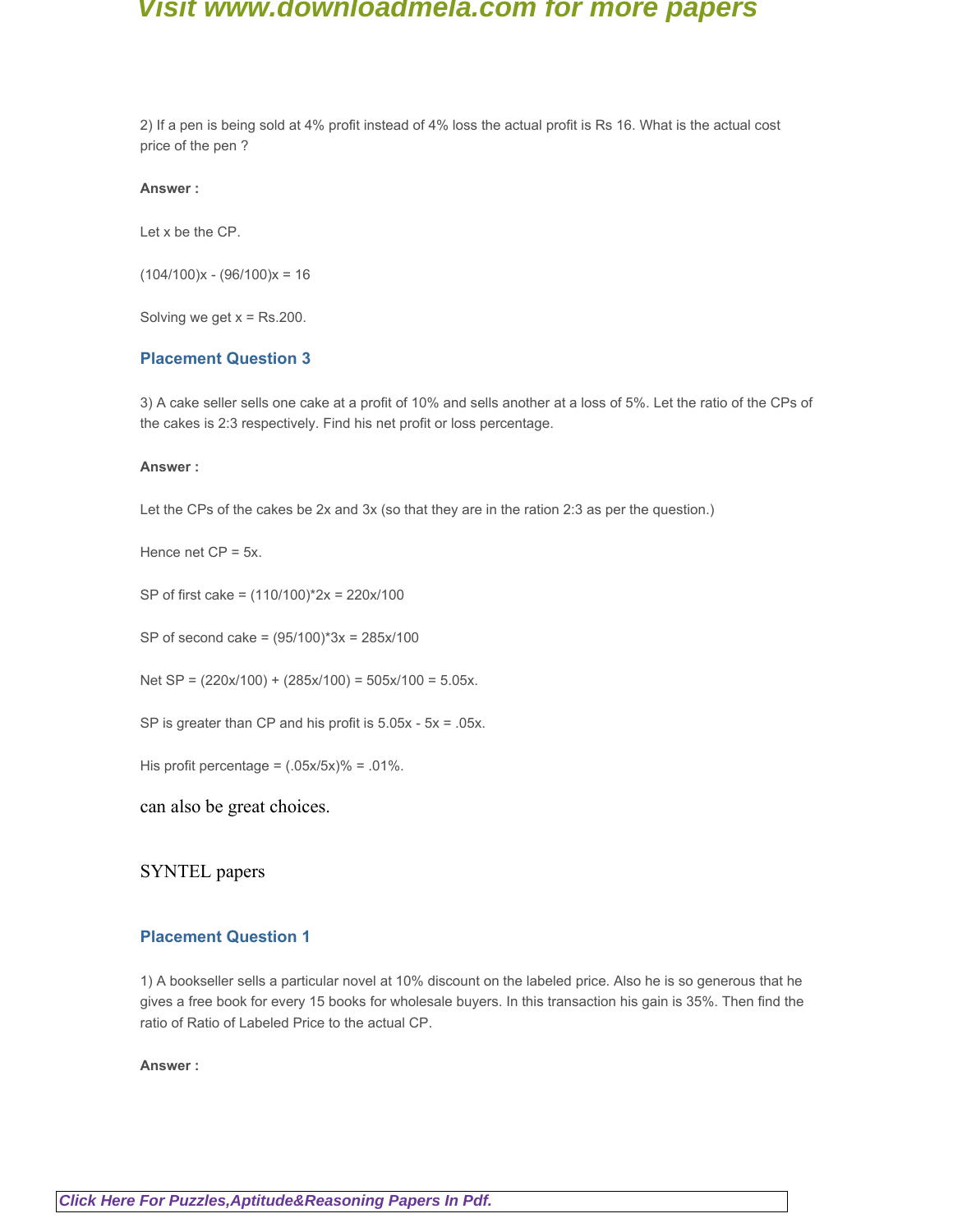Lets assume the CP of each book be 100. Hence CP of 16 books would be 1600. SP of 15 books = 1600 +  $(1600 * 35/100) = 2160.$ SP of each book would be 2160/15 = 144. If SP of each book is 90, labeled price would be 100 (since he gives at a 10% discount). Hence if SP is 144 marked price would be  $144*(100/90) = 160$ . Ratio of Labeled Price to the actual CP = 160/100 = 8/5.

### **Placement Question 2**

2) If a pen is being sold at 4% profit instead of 4% loss the actual profit is Rs 16. What is the actual cost price of the pen ?

#### **Answer :**

Let x be the CP.

 $(104/100)x - (96/100)x = 16$ 

Solving we get  $x = Rs.200$ .

### **Placement Question 3**

3) A cake seller sells one cake at a profit of 10% and sells another at a loss of 5%. Let the ratio of the CPs of the cakes is 2:3 respectively. Find his net profit or loss percentage.

#### **Answer :**

Let the CPs of the cakes be 2x and 3x (so that they are in the ration 2:3 as per the question.)

Hence net CP = 5x.

SP of first cake = (110/100)\*2x = 220x/100

SP of second cake = (95/100)\*3x = 285x/100

Net SP = (220x/100) + (285x/100) = 505x/100 = 5.05x.

SP is greater than CP and his profit is 5.05x - 5x = .05x.

His profit percentage =  $(.05x/5x)%$  = .01%.

### Infosys placement papers

403. During a Pizza buffet where A eats more times 2.4 than B, and B eats 6 times less than C.find the leat number of times all the three has to eat.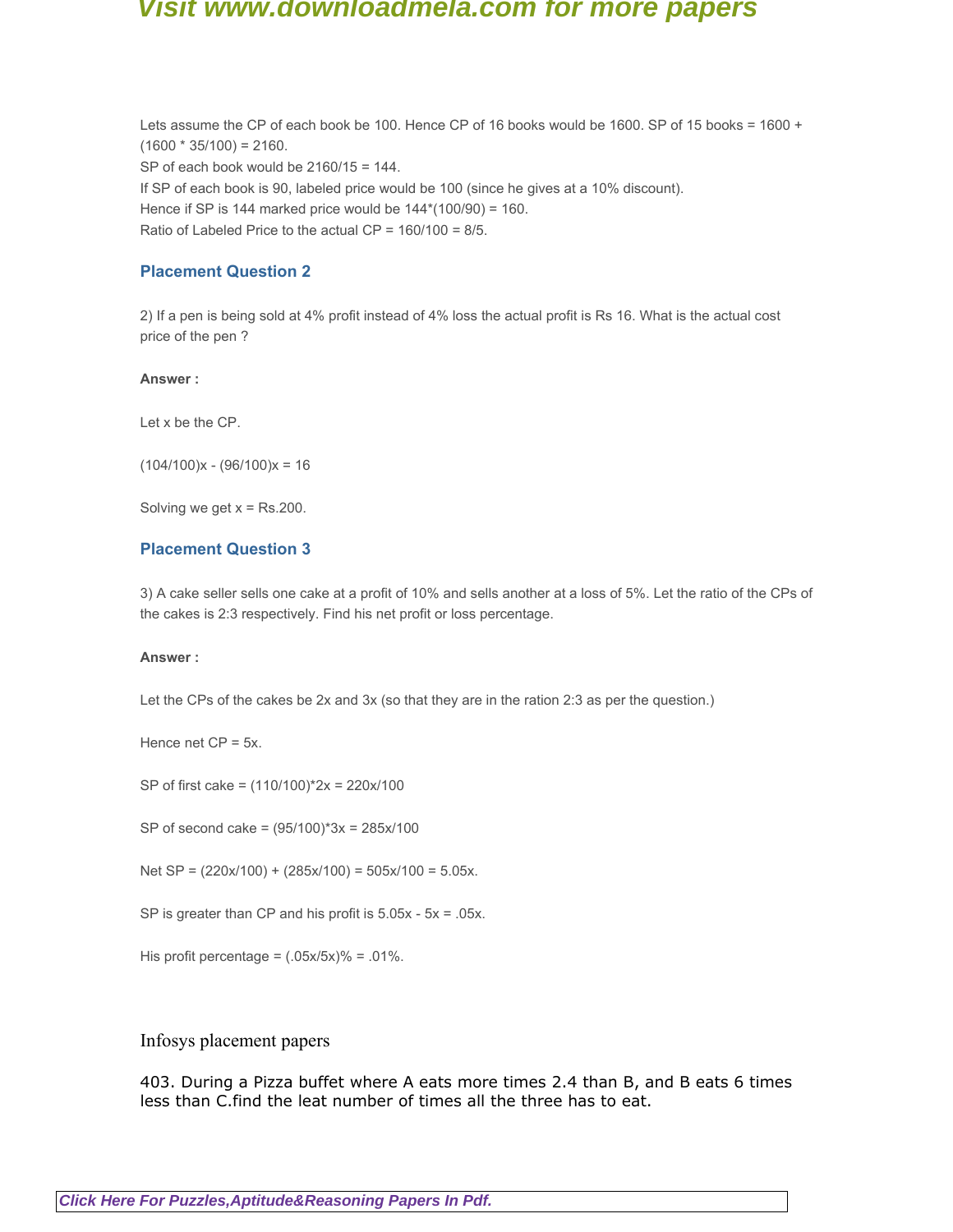404. Last Year my cousin came to my place and we played a game where the loosing one has to give one choclate to the person who won the game .At the end of the vacation,i.e the day my cousin was leaving she counted number of games that i won an she won.At last she gave me a total of 8 choclates even though she won about 12 games.

Find the mumber of games that we played.

405. A tree on first day grows 1/2 of its size second day 1/3rd of its size on the previous day similarly than 1/4th and so on.u have to calculate after how many days the tree will be 100 times of its original size.

### **ans -198 days**

406. three person are there let A B C one always tell truth one always lie and one sometimes tell truth

they are standing in straight line the first person who is seniormost and always tells truth tells in middle A is standing the middle one says C is in the third position the last one says B is in second position ie middle

407. A,B,C,Dand E are juniors and F,G,H,I are seniors you have to make three groups each containg three person such that in each group one senior is there and some other conditions which i cant recall exactly but was like that if this person will be in group than this cant be in the same group .

408. there are 100 teams in a football knockout tournament how many mathces should be held to get the winner answer is 99 ie one less than the no of teams bcoz in every match on team goes out

409.A car traveling with uniform speed. There r 15 poles. A car travel from 1 to 10th pole in 10 seconds. the poles are equally spaced. then how many seconds it takes to reach the 15th pole? (4)

410. A boy jump to the river from the bridge. He swim opposite direction of the stream.

After 1000 yards he noted that his hat was fallen at the bridge. The he goes to take the hat. He didn't change his speed.What is the velocity of stream? (4)

411. Uncles A bought a Hat & Suit for Rs.15.Aunty B bought a Suit with as much as cost of uncle's Hat. Then reaming cost

he bought Dresses. Dresses cost is one rupee more than his hat's cost. Then she told him his hat's hat is 1 and ½ cost of

her hat. They spend equal amount on their purchase .

a. Then uncle said how much is the cost of Hat.

b. How much they spend altogether ? (4)

412. There are 17 brown ties,13 red ties, 9 green ties, 5 blue ties and 2 white ties.Then a man takes a tie.

so, how many times he at least take tie to get the 2 ties In same colour? (6)

413. Mrs. Barbinger bought some plates on Saturday for \$1.30, when everything was being sold two cents below the regular price. She exchanged those plates on Monday, at their regular price, for cups & saucers.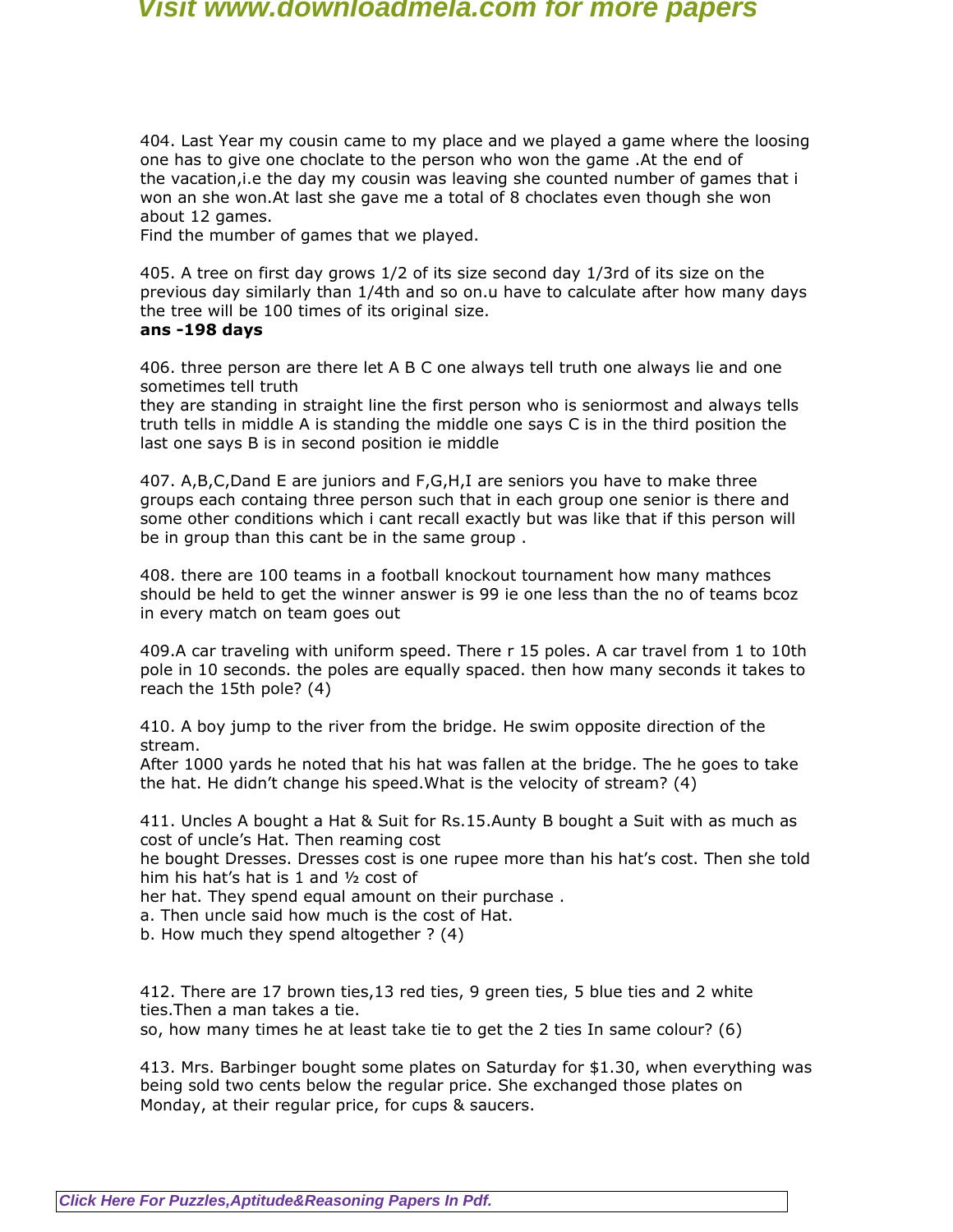Cost of one plate equals cost of one plate & one saucer. She returned home with 16 more articles than before. Since, saucers cost only 3 cents each, she bought 10 more saucers than cups.

The puzzle is, how many cups could she have bought on Saturday, for \$1.30?

### **ANS.: 13 cups**

```
*******************************************************
```
On Monday:  $cup = 12$  cents, saucer = 3 cents, plate = 15 cents On Saturday:  $cup = 10$  cents, saucer = 1 cent, plate = 13 cents \*\*\*\*\*\*\*\*\*\*\*\*\*\*\*\*\*\*\*\*\*\*\*\*\*\*\*\*\*\*\*\*\*\*\*\*\*\*\*\*\*\*\*\*\*\*\*\*\*\*\*\*\*\*\*

414. Mr and Mrs ABC purchase suit and hats for 15 Rs. then from remaining money Mrs. ABC purchase A dress. She shaid " My dress cost is more than 1 Rs from your hat's cost.

she also added "if we divide our money and then purchase and cost of my hat is 3 and 1/2 times yours hat then we had spend equal money"

a. " if that " condition fallows what is price of his hat?

b. Total amount spend ?

### **ans. hat= 6 Rs , Total = 22 Rs. ( not sure)**

415. My rack contains 8 Red colour ties, 13 violate colour ties,10 Blue colour ties, 5 Pink colour ties, 4 green colour ties. If electricity gone and i want at least two ties of same colour then how many ties i should take out from my rack? **Ans : 6 ties.**

416. Two trains leaving from two station 50 miles away from each other with costant speed of 60 miles per hour, approaches towards each other on diffrent tracks. if lenght of each train is 1/6 mile. when they meet How much time they need to pass each other totally?

### **ANS : 10 sec. ( not sure)**

417. All handsome, fair skinned, muscular, lean, employed, and rich men are tall. All handsome men are fair skinned.

Some muscular men are handsome.

Some muscular men are not fair skinned.

All lean men are muscular.

No lean man is handsome.

No fair skinned man who is not handsome is rich.

All tall men who are neither fair skinned nor muscular are employed.

1. pramod is not fair skinned. Which of the following must be true ?

- a) pramod is employed
- b) if pramod is muscular, he is neither handsome nor lean
- c) if pramod is tall, he is employed or muscular.
- d) if pramod is not employed, he is muscular.
- e) if pramod is tall, he may be muscular or handsome, but not both.
- 2. which must be false if the information given is true ?
- a) no lean men are fair skinned.
- b) some fair skinned are lean.
- c) some rich men are both fair skinned and muscular.
- d) some tall men are neither fair skinned nor employed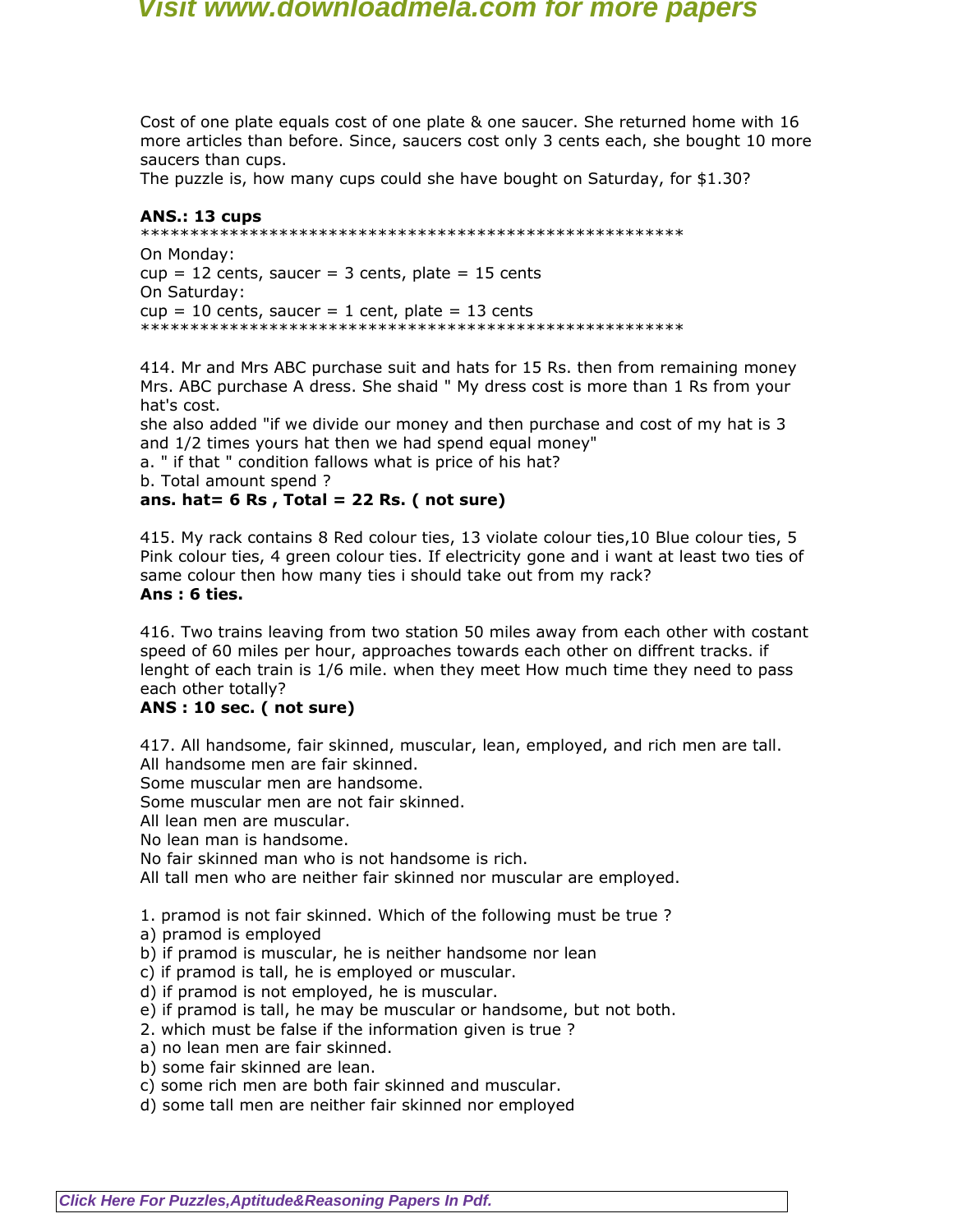e) some rich men are lean

3. which of the following can be deduced from the information given ?

a) all rich men are handsome

b) some rich men are handsome

c) some rich men are employed

d) some rich men are muscular

e) all rich men are handsome, muscular, or employed

4. which cannot be shown to be true or false on the basis of the information given ?

I. No fair skinned or muscular man is employed

II. Some muscular men are fair skinned but not handsome

III. No fair skinned man both handsome and lean

a) I only b) II only c) III only d) I and II e) II and III

418 In Mulund, the shoe store is closed every Monday, the boutique is closed every Tuesday, the grocery store is closed every Thursday and the bank is open only on Monday, Wednesday and Friday. Everything is closed on Sunday.

One day A, B, C and D went shopping together, each with a different place to go. They made the following statements:

A D and I wanted to go earlier in the week but there wasn't day when we could both take care of our errands.

B I did not want to come today but tomorrow I will not be able to do what I want to do.

C I could have gone yesterday or the day before just as well as today.

D Either yesterday or tomorrow would have suited me.

Which place did each person visit ?

419 The Novice hockey tournaments are on for beginners. Just three teams are in the league, and each plays the other two teams just once. Only part of the information appears in the result chart, which is given below.

Team Games Won Lost Tied Goals For Goals against

A 2 1 0 B 2 1 1 2  $C<sub>2</sub>$ 

The scoring pattern in the tournament is as follows:

Two points are awarded to the winning team. In case of a tie, both teams are awarded one point, so the total points in the standings should always equal the total number of games played ( since each game played is counted as one for each of the two participating teams). Of course, total goals scored for and goals scored against must be the same, since every goal scored for one team is scored against another. The games are played in the following order: Game 1: A Vs B; Game 2: A Vs C; Game B Vs C

Can you determine the score of each of the above games ?

420 A recent murder case centered around the six men, clam, flip, gront, herm, mast, and walt. In one order or another these man were the victim, the murderer, the witness, the police, the judge, and the hangman. The facts of the case were simple. The victim had died instantly from the effect of gunshot wound inflicted a

**[Click Here For Puzzles,Aptitude&Reasoning Papers In Pdf.](http://downloadmela.com/pages/aptitude/aptitude-puzzles-logicalreasoning.html)**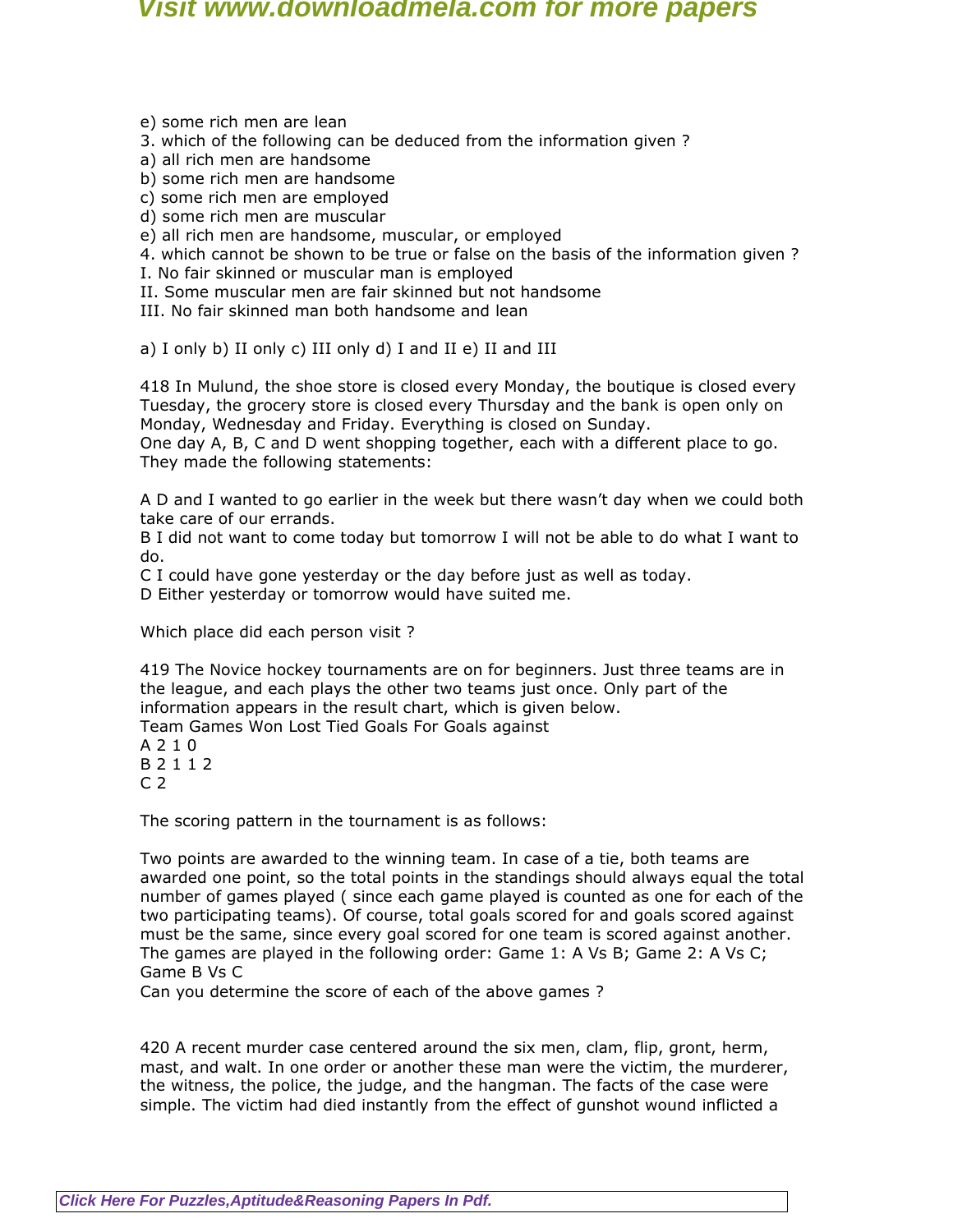shot. After a lengthy trial the murderer was convicted, sentenced to death, and hanged.

V Mast knew both the victim and the murderer.

v In court the judge asked clam his account of the shooting.

V Walt was the last of the six to see flip alive.

V The police testified that he picked up gront near the place where the body was found.

V Herm and walt never met.

What role did each of the following play in this melodrama ?

a) Murderer

b) Victim

c) Judge

d) Witness

421.A alone can do a work in 6 days B alone can do in 8 days with help of c they finished the work in 3 days.If the agreed sum is 640 what is the share of c.(refer r.s agarwal)

422) A boy goes to school from his house.on one fourth oh his way to school, he crosses a machinery station. And on one third of his way to school, he crosses a Railway station. He crossed the machinery station at 7:30 and he crosses the Railway station at 7:35. When does he leave the house & when does he reach the school ? (5M)

423.A drives a car four times a lap 10,20 30,60 kmph what is the average speed.

424.speed of boat in still water 10 km,if speed up stream is 24 km and speed down stream is 16 what is speed of the river.

425.If grand father age is sum all the three grand childern whos age r in equal interval what is the age of the grand father?

426.In a grass field if 40 cow could eat for 40 days.The same grass field can feed 30 cows for 60 days.how long will it feed 20 cows?

427) An Eraser, Pencil, Notebook together costs \$1.00. Notebook costs more than the cost of 2 Pencils. 3 Pencil costs more than 4 Erasers. 3 Erasers costs more than a Notebook.

How much does a pencil costs? (5M)

428) Four persons A,B,C,D were there. All were of different weights. All Four gave a statement.Among the four statements only the person who is lightest in weight of all others gave a true statement.

A Says : B is heavier than D. B Says : A is heavier than C. C Says : I am heavier than D. D Says : C is heavier than B. Find the lightest & List the persons in ascending order according to their weights. (5M)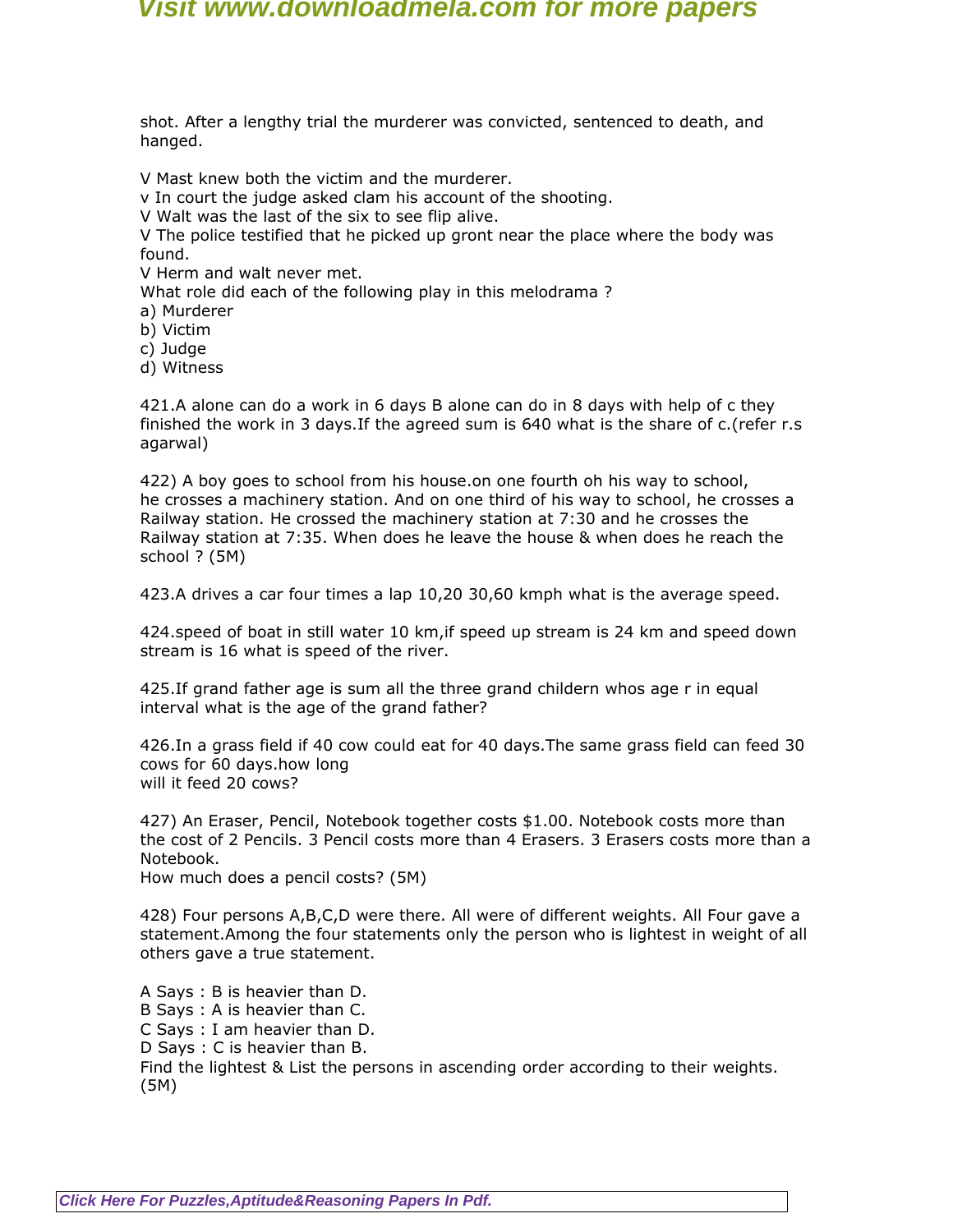428. A man was travelling to a place 30 miles away from starting point. he was speeding at 60 miles/hr. but when he came back, his car got breakdown and half an hour was wasted in reparing that. altogether he took 1 hr for return journey. Find the avg. speed of the whole journey.

429.I'M NOT VERY SURE REGARDING THIS QUESTION.

A detective was assigned to generate a code using 4 digits, so that no one could break it. he knew that if the code starts with 0,5 or 7 it will be cracked. so how many numbers can be formed using 4 digits.

430. A cow was standing on a bridge, 5feet away from the middle of the bridge. suddenly a lightning express with 90 miles/hr was coming towards the bridge from nearest end of the cow.seeeing this the cow ran towards the express and managed to escape when the train is one feet away from the bridge. if it would have ran to opposite direction(ie away from train) it would have been hit the train one ft away from the end of the bridge. Calculate the length of bridge.

## **1.A mathematician was 70 in the year 500 and he was 80 in the year 490.find the year in which he was born**

ans :570 b.c

### **2.There are 100 pieces of zigzags(don t bother of zig zag) which can be combined two at a time dicretely or with with a unit of some zigzag. How many such copmbination are necessary to make asingle whole unit.**

ans :99 (Similar to the problem that says: 10 players playng mathes one lose will make them out of tournament)

**3.a.) there is a cube which is painted out side ,which is then divided into 125 cubes of equal size.Find the number of cubes which are having color at the 3 faces ,number of cubes having color at 2 faces and also at the one face,also cubes having no color**

ans:(3 faces=8 2 faces=36, 1 faces=54 ,no colr=27 )

## **3.b) if these cubes r placed in the tray and shuffelled then brougt into stationary state the find the probality that the red face is pointing above**

ans: 1/5 or 0.2.

## **4.) There are 729 balls of equal size and shape out of which one is heavier than rest all.Find the minimum number**